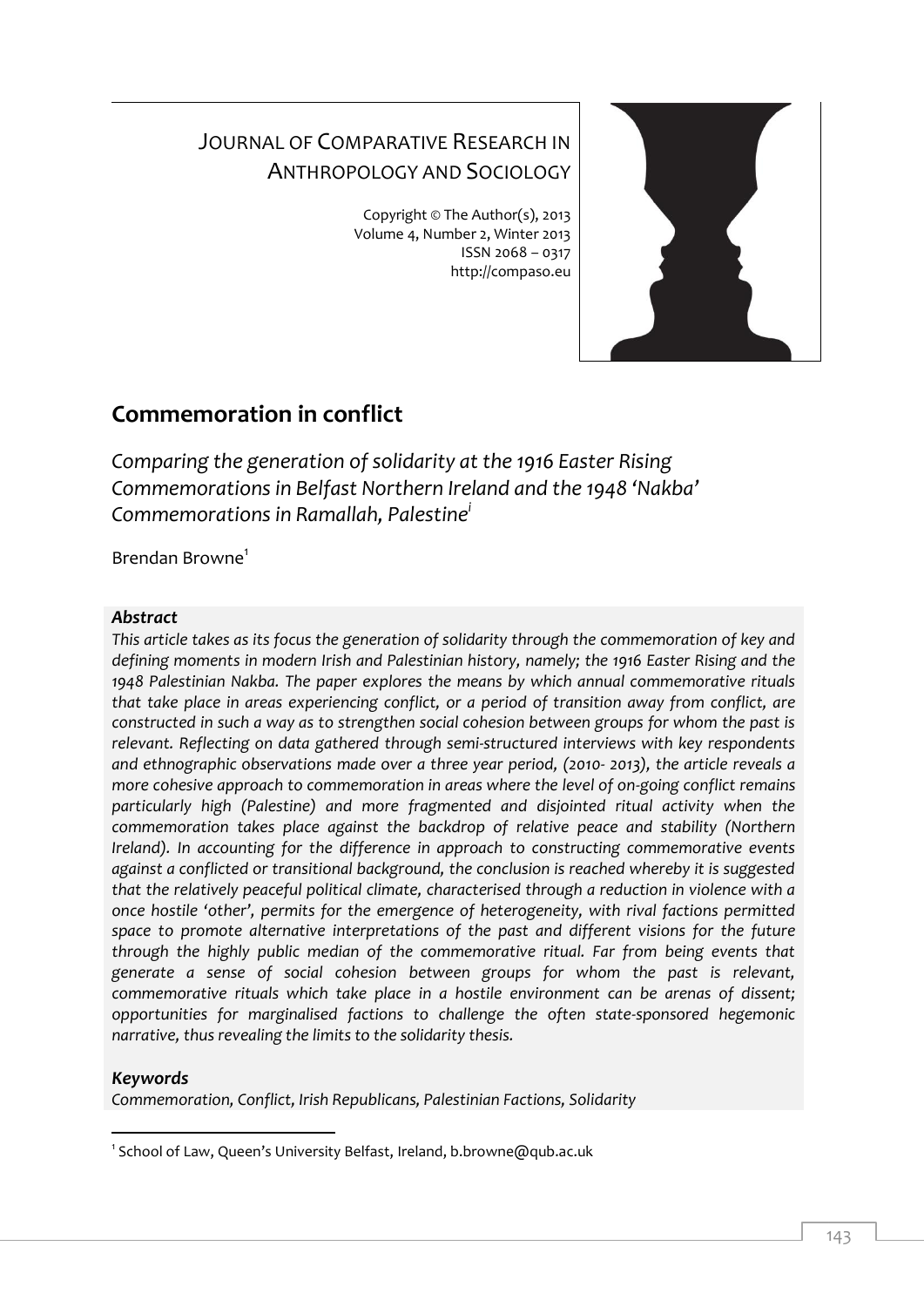#### **Introduction**

The study of rituals has been the focal point of much anthropological and sociological research ever since Durkheim's (1912) pioneering study in the often-cited text, *The Elementary Forms of Religious Life*. The purpose of the comparative work presented in this paper is not on ritual *per se*, rather it focuses on the presentation of solidarity through a special form of ritual performance, namely that of the public commemoration. For the past four years my research interests have centred upon the construction of the commemorative event as a means of expressing solidarity within participating groups for whom the remembered past is relevant. Situated in the context of two cities at different stages on the spectrum of violent conflict, Belfast in Northern Ireland and Ramallah in the West Bank, Palestine, this paper compares the socio-political context in which the two chosen commemorations (the 1916 Easter Rising, and the 1948 Palestinian *Nakba*) take place and reveals the manner in which the events are constructed in such a way as to strengthen solidarity between groups involved in the commemorative act. Such solidarity, it is argued, is particularly important to groups that are in situations of ongoing conflict, or transition from conflict. It is therefore important to note – and this is the point I ultimately arrive at – that what is actually displayed in these commemorative events (sometimes in highly pressurised political and military circumstances) is the *limits*  of solidarity.

Commemoration, we find, can be as much about managing (or even displaying) factionalism and dissent as generating solidarity and social cohesion. Availing of qualitative methods deriving from the ethnographic tradition, interviews with key informants and event observation, the research analyses a range of data gathered from two highly significant commemorative events. Those selected– the 1916 Easter Rising commemorations in Belfast and the 1948 Palestinian *Nakba* commemorations in Ramallah – are the most important annual commemorative events for the communities concerned. Data gathered has been analysed thematically and compared so as to provide points of similarity and differentiation in terms of the generation of solidarity at the commemorations in an effort to gauge the level of social cohesion or fragmentation that exists in both settings. This research is situated firmly within socio-anthropological literature on commemoration and seeks to add to the debate on commemoration that takes place in societies experiencing conflict or a period of transition from conflict.

#### **Theoretical framework**

Previous research has suggested that studying the presentation of solidarity through important annual commemorative events is one means of analysing the levels of social cohesion that exists in any given society (Etzioni, 2000). Commemorations are considered highly evocative and symbolically resonant rituals that involve the recollection of a seminal or defining moment in the shared history of a chosen group. Like many sociological terms with interdisciplinary appeal, commemoration has been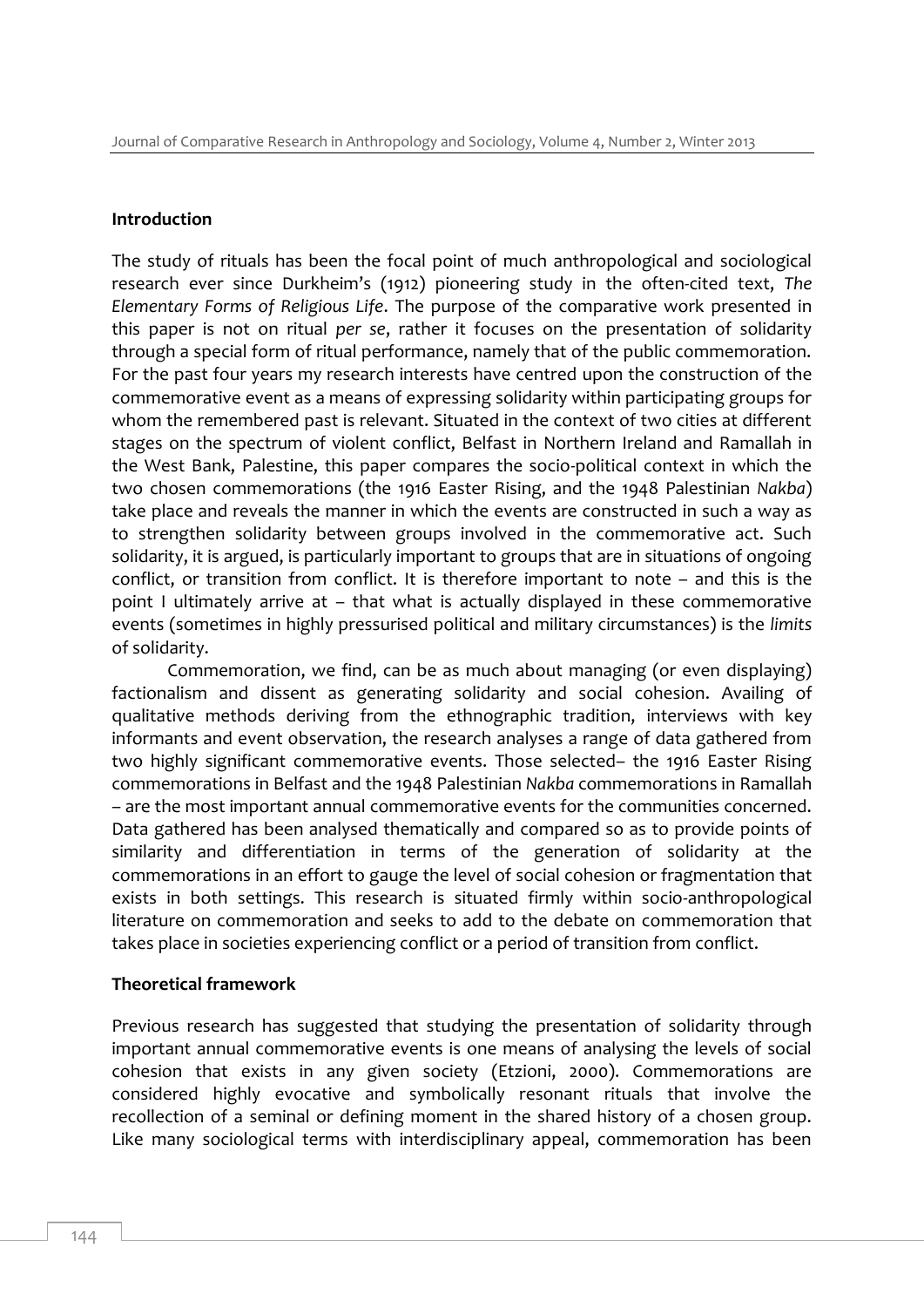subject to the widest possible interpretation (Schwartz, 1982; Wagner-Pacifici, 1991; Zelizer, 1995; Connerton, 1989; McBride, 2001; McDowell, 2007; Vinitzky-Seroussi, 2002; 2009; Khalili, 2007; Bryan, 2000; Jarman, 1997). Interest in commemorations and their role in society has been a mainstay of much socio-anthropological research which takes as its focus the generation of collective identities through the use of public rituals, with Durkheim's (1912) later work on ritual retaining a prominent position in modern day academic discourse.

Commonly referred to as his 'solidarity thesis' (Bell, 1992), this paper reveals the means by which commemorative rituals in Belfast and Ramallah are constructed in such a way as to strengthen bonds between those taking part in the commemorative activity. Participation in commemorative rituals can help to generate and strengthen bonds between groups for whom the remembered past is relevant, thus satisfying the Durkheimian goal of social cohesion (Kertzer, 1988; Etzioni, 2000). However, when the same event is subject to interpretation and thus commemorated differently, the ritual performance becomes a visible representation of internal dissent and disagreement. For Kertzer (1988), rituals of this nature are an inherently political act wrapped in symbolism, that deliver a specific message to those for whom the remembered past resonates. Whereas this can aid in the generation of group homogeneity and solidarity, it also allows for interpretation; often generating disagreement, dissent and the airing of oppositional identities. Such a conclusion has led some to suggest that rituals of this nature are important tools of the down-trodden (Pfaff and Yang, 2001), those considered marginalised within society, or on the periphery of the group as a whole. As a unique form of ritualised behaviour, commemorations are about memory recall. They are events which invoke certain aspects of the past to, 'communicate shared values within a group… to reduce internal dissension' (Connerton, 1989: 49). Yet when the past, or indeed the present and future direction of the group is disputed; when the shared values within the group as a whole are challenged, the events become useful windows into the fragmented nature of the society under investigation (Etzioni, 2000).

Such a theoretical standpoint has been applied by others, including anthropologists and political scientists conducting research in Northern Ireland. Important studies have analysed the role of other ritual practices that take place across the region, including; Orange Order<sup>ii</sup> parading rituals and the generation of homogeneity between an economically, politically and socially diverse amalgamation of Ulster Protestants (Lukes, 1975; Jarman, 1997; Bryan, 2000). For the purpose of the following analysis, commemorative events are to be considered a unique form of ritual behaviour, involving groups recalling seminal moments in their shared past history and which, in turn, are re-enacted in the present day to serve a designated purpose. The commemorative event, with the associated public gathering being the particular object of study in this paper, can draw large crowds together in symbolic spaces and at common times with the overall impression being the reinforcement of group solidarity through common action and expression of identity (Vinitzky-Seroussi, 2002; 2009). However, key to this study is the recognition that their importance for group solidarity means that such commemorative events can also become arenas for rival factions within the collective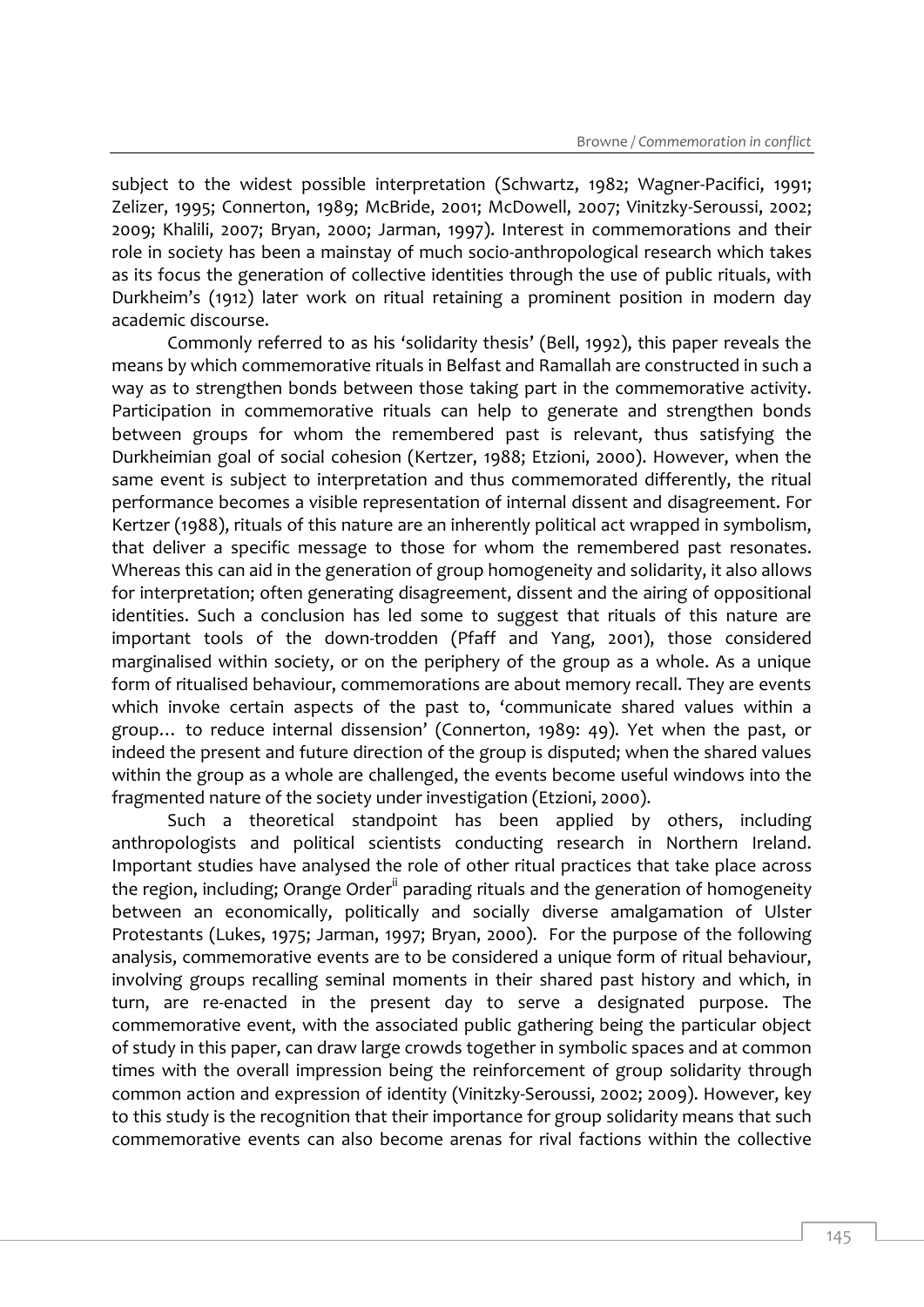grouping to air their grievances, to voice their opposition, or to promote a separate message to that of the dominant narrative. Ross (2009: 16) argues that, 'while there can be significant variation in the specifics of how celebrations are recounted and marked, a common feature is that they are occasions for retelling and enacting a group's narrative'. When this group narrative is subject to interpretation by rival factions, the commemoration can become fragmented and divisive and serve as a means of differentiation between seemingly homogenous groups. As such, the commemoration of seminal moments in a group's shared past becomes an important means of analysing the levels of fragmentation or solidarity that exist within the commemorating society.

#### **Methodological considerations**

Through the benefit of a comparative study of two important commemorative events, the observations made in this article highlight the efforts taken to present an image of solidarity in a more violently conflictual setting (Ramallah) whilst providing evidence to suggest a more fragmented (and thus solidarity-limiting) event occurring when the commemoration takes place in a less contested environment (Belfast). The focus of comparison is of two significant annual commemorations in areas said to be experiencing ongoing conflict or emerging from conflict. The differences in both settings in terms of the presentation of solidarity between Irish republicans in Belfast and Palestinians in Ramallah permits generalisable comments on the impact that the political climate of the day (i.e. the socio-political backdrop against which the events take place) has upon the commemoration. The data shared was collected over a three year period, (2009- 2012), encompassing a period of 9 months ethnographic fieldwork based in East Jerusalem, and Ramallah, Palestine and a 12 month period spent researching the organisation of the 1916 Easter Rising commemorations in West Belfast. The qualitative data gathered over the course of the three year period included semi-structured interviews with key informants (those involved in organising the commemorative activity in both settings), and observations of the events as they unfold on the day itself. The data was analysed thematically in order to provide points of similarity or differentiation, with the focus being on generating the required 'thick description' (Geertz, 1973) and gaining a deeper understanding of the reasons behind the fragmented or cohesive format of the commemorations in both settings.

Appreciating that comparative studies are not without their critics, many of whom note that they are time consuming, arduous, lacking in generalisable scientific credibility, and therefore best avoided; the reassurances given by leading scholars such as Della-Porta (2002) are noted in which she highlights that the comparative method should not be relied upon to provide definitive results, rather it should be viewed as a thought-provoking method, one that asks more questions than it seeks to answer. Rather than being an impossible task to undertake, with a clear and well-planned research design, comparative research projects are achievable and have the potential to provide results which have a broader appeal, particularly when the comparison is international in scope. Comparative studies have been popular amongst those working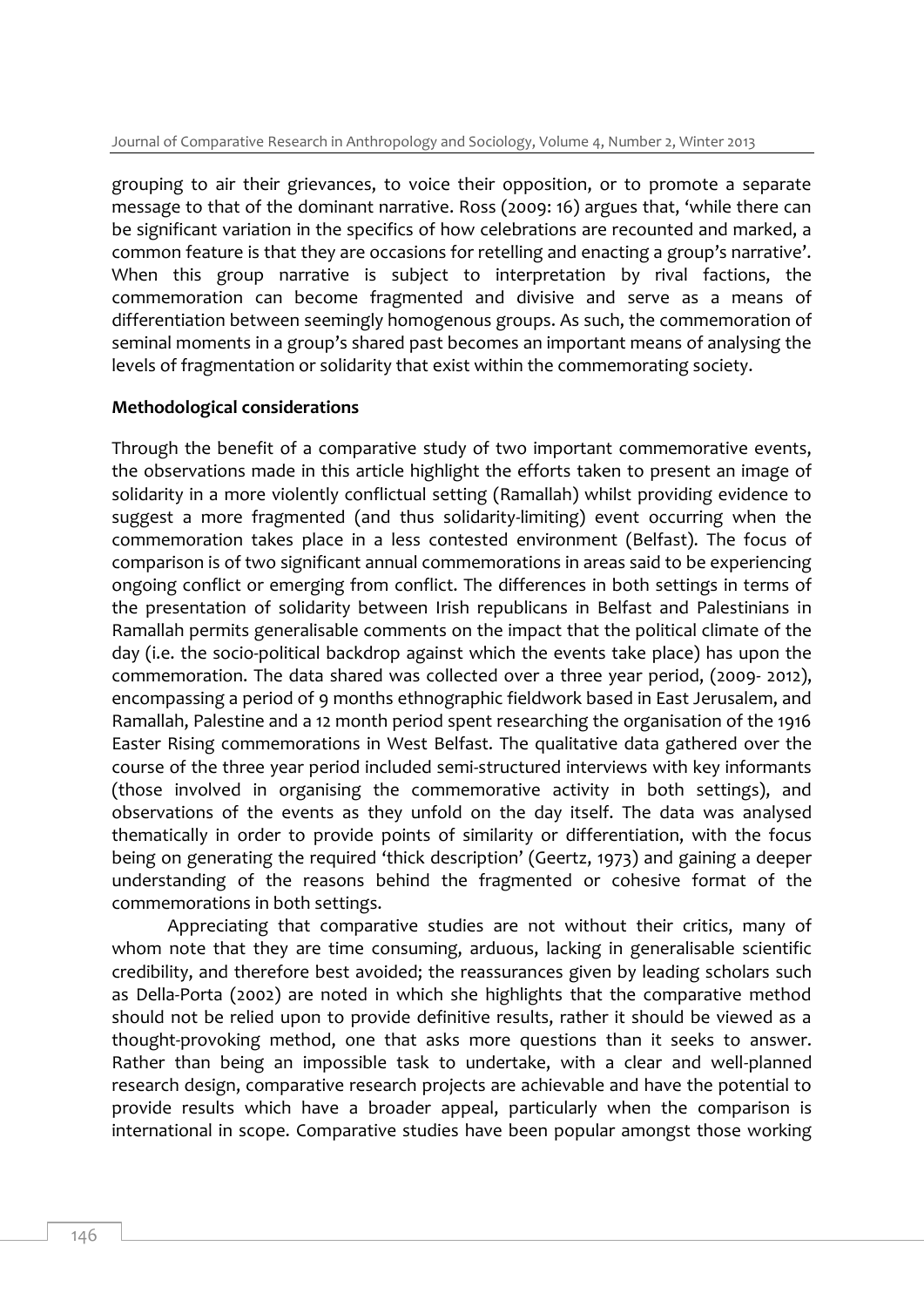along the boundaries of sociology and similar disciplines including anthropology, politics and history, and despite the criticisms levied against the comparative method, Øyen (1990: 3-4), has suggested that 'the very nature of sociological research is comparative, and thinking in comparative terms is inherent in sociology'. Or to quote Durkheim (1938: 139) himself, 'comparative sociology is not a particular branch of sociology, it is sociology itself'.

Lloyd (1996) has suggested that the only real way to discover the true relationship between various factors is to compare similar cases but in different contexts. As such the study is to be considered comparative, according to Hantrais and Hangen's categorisation (1996: 1), because one or more units of analysis, 'are being compared in respect of the same concepts and concerning the systematic analysis of phenomena' across two similar, yet distinct fields of enquiry. The selected commemorations in Belfast and Ramallah share similarities in terms of their construction, format, and substance. The hostile relationship between the various factions and the ensuing struggle over ownership of the commemorative events in question is apparent in both settings. However, the backdrop against which the commemorations take place provides an interesting point of differentiation, one that allows for greater exploration of the significance of the socio-political climate of the day in which the events take place.

#### **Comparing the Easter 1916 commemorations in Belfast and the** *Nakba* **in Ramallah**

There is no shortage of sample commemorative events that take place in areas experiencing ongoing conflict or a period of transition which could have been the focus of this research. In selecting two such events in Belfast and Ramallah, I demonstrate that commemorations can provide interesting insights into how such social phenomena are the product of intense negotiation between rival factions. Both events compared are the most widely attended and revered annual commemorations amongst the groups selected for the study and are events that remember a defining moment in the collective history of the various factions involved. In Ireland, the Easter Rising of 1916 remains one of the most important and defining moments in modern Irish history. Set against the backdrop of a growing period of European uncertainty characterised by the advent of the First World War; severe political discord about the achievement of Irish Home Rule, coupled with the Irish general public's vehement opposition to conscription, Irish revolutionary leaders sensed an opportunity to finally gain their independence from Britain. However, the insurrection that took place on Easter Monday 1916 barely resonated beyond the city of Dublin, with the outcome being that the uprising was easily quashed by a combination of British military dominance and the Dublin public's apathy. In the wake of the failed uprising, the British government took the misguided decision to execute a number of those revolutionary figures involved in planning the uprising, some of whom were among Ireland's political and literary elite. This seemingly draconian response served to galvanise Irish public opinion against Britain's ongoing involvement in Irish affairs. It is therefore considered that the 1916 Easter Rising acted as the catalyst for the Irish war of Independence, the outcome of which led to (partial) British withdrawal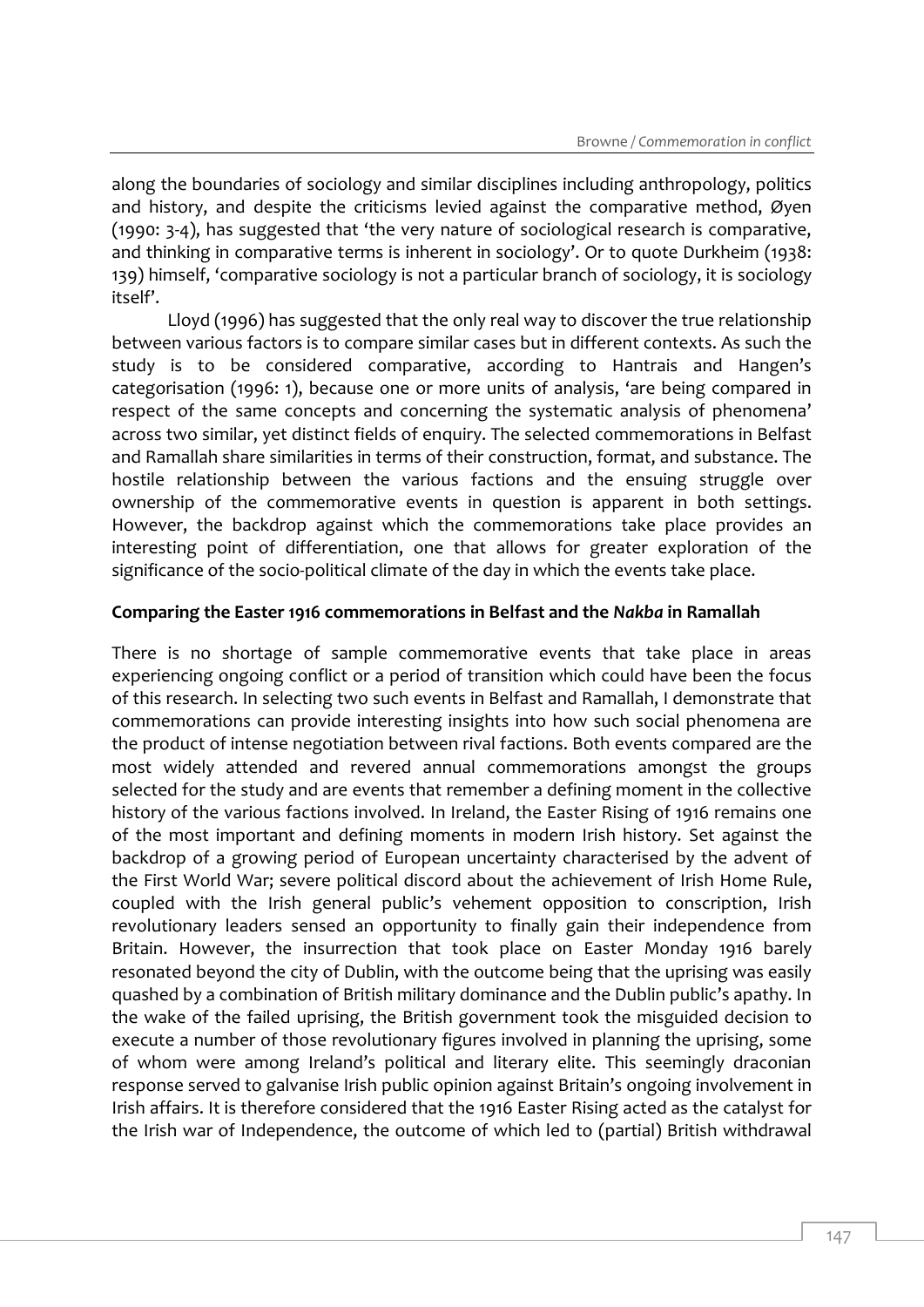from Ireland and the subsequent formation of the Irish Republic in 1921. As a result, Graff-McRae (2010: 15) states that 'the Easter Rising of 1916 has been the key site of memory in twentieth-century Ireland, rivalled only perhaps by the border… There is endless fascination with its history, its ephemera, its traces and residues'. The event is referred to as a watershed in Irish history (Graff-McRae 2010; McBride 2001) and is widely commemorated by republicans across both the north and south of Ireland, not to mention further afield.

Similarly, the 1948 Palestinian *Nakba*, or 'immense catastrophe' as it literally translates from Arabic, remains the seminal moment in Palestinian collective history (Sa'di and Abu- Lughod, 2007). The day,  $15<sup>th</sup>$  May 1948, recalls the dispossession and displacement of 750-900,000 Palestinians (BADIL), violently usurped from their land to facilitate the creation of what is now, the modern-day state of Israel. Sanbar (2001: 87) notes, 'the contemporary history of the Palestinians turns on a key date: 1948. That year, a country and its people disappeared from maps and dictionaries'. The day is observed by Palestinians across the world as the defining moment in their turbulent past and continues to be an issue that lies at the heart of the modern day Israeli-Palestine conflict. Commemoration of the *Nakba* is the most widely attended event in the crowded Palestinian commemorative calendar, with remembrance marches, parades and similar practices taking place on the same day across the Occupied Palestinian Territories, the greater Levant and elsewhere in the world where Palestinian Diaspora are living.

The vast array of commemorative events that take place in both Belfast and Ramallah suggests the importance with which annual commemorations are viewed by Irish republicans and Palestinians alike. Both have a congested commemorative calendar with a range of annual memorial events designated to recount important moments in the collective groups past. Therefore, perhaps a more pertinent question in terms of the comparison concerns deciding upon the comparability of the selected commemorative events that form the substance of the study. In choosing the 1916 Easter Rising commemorations in Belfast and the *Nakba* commemorations in Ramallah I selected the largest commemorative events in both areas. No other republican commemoration generates as much interest in Belfast as the 1916 Easter Rising events. Similarly, despite the existence of a range of traumatic events that are remembered publically, the *Nakba* is the largest Palestinian commemoration by some margin.

In addition, the prominence of factions and rival groups emanating from the same ideological tradition in both settings makes such a comparison possible. Republicans in Northern Ireland have a long history of being internally divided and factionalised (McBride, 2001). Irish history is chequered with incidents of intra-group split and division (Graff-McRae, 2010). So too is the case in the Occupied Palestinian Territories. Internal divisions have resulted in the proliferation of a wide range of diverse political and militant Palestinian groups, with different emphases and ideological positions. In both settings these rival factions take part in the commemorative events under investigation. Although deeply divided along ideological lines, all factions in both sites make use of the same commemorative events. Therefore, in assessing the existence of factions at the commemorative events selected and what this suggests in terms of the solidarity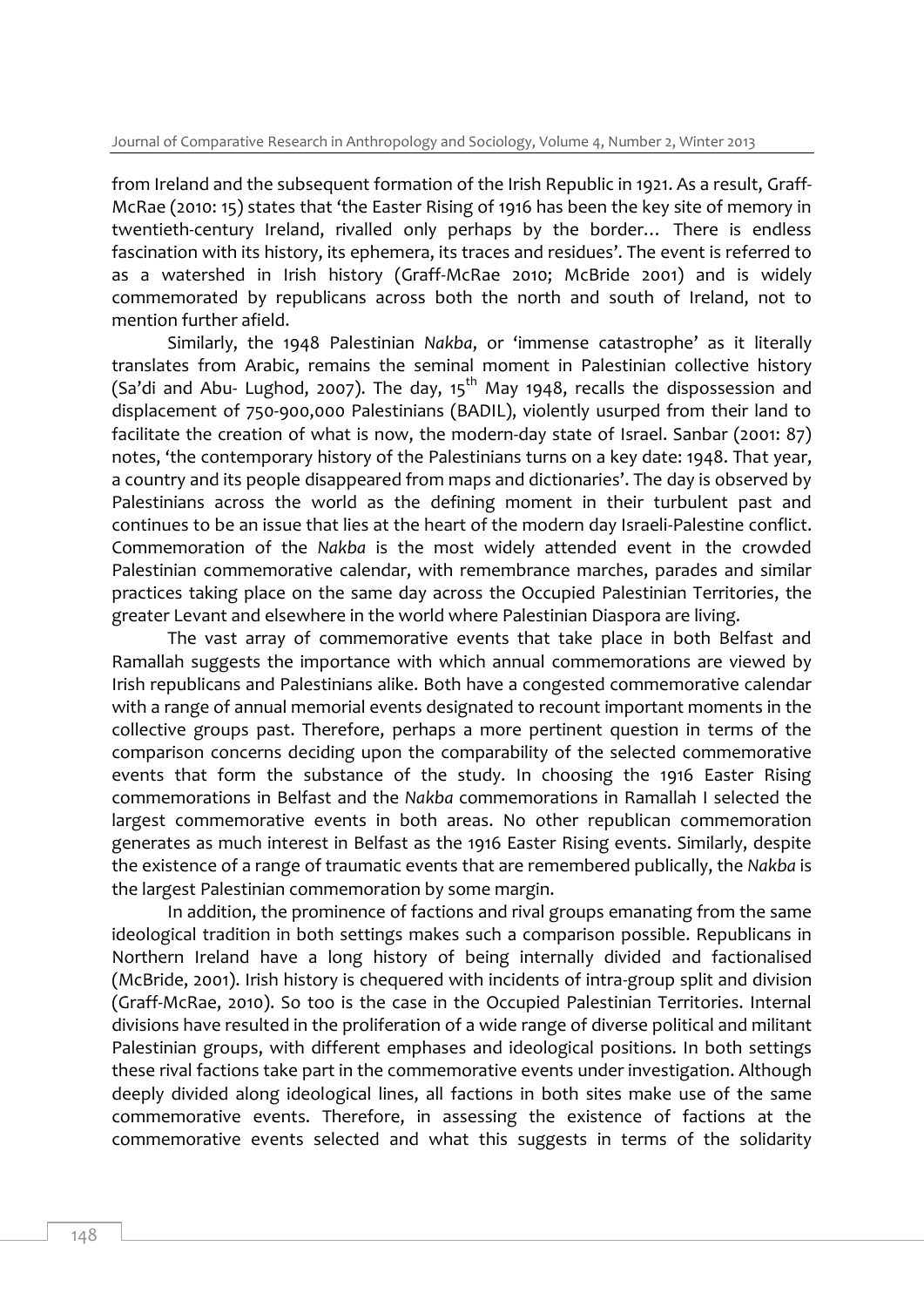generated, the cases of Palestinians and the *Nakba* and Irish republicans and the Easter Rising provide an interesting comparison. Moreover, the similarities and differences that are observed in both settings in terms of the events structure, how symbolic space is shared or divided by groups at the commemorations, and the level of inter-factional negotiation that takes place in the lead-up to the events, can be readily compared so as to garner evidence of social cohesion between rival groups or factions as displayed through public commemoration. I suggest that the differences in approach centre upon the socio- political context of the commemoration and the conflictual nature of the commemorating society. Whereas one case study alone could possibly allow for such conclusions to be reached, when compared against a similar event in terms of structure and societal make-up, the strength of the assumptions is exponentially increased.

#### **Commemorating the 1916 Easter Rising in Belfast: segregation and the limits of solidarity**

A wide range of interdisciplinary studies have taken as the focus of their analysis the commemoration of this defining moment in modern Irish history (Graff-McRae, 2010; Daly and O'Callaghan, 2007; Fitzpatrick, 2001; McBride, 2001; Conway, 2008; Githens-Mazer, 2006). Whereas the main scholarly focus has been on the appropriation of the memory of the Easter Rising by successive Irish governments, or the manner in which the memory of the Rising has been invoked at defining or formative moments in the nation's past (50<sup>th</sup> anniversary, 75<sup>th</sup> anniversary, etc.); relatively few studies have focussed on the contested nature of the commemoration of the 1916 Easter Rising by rival republican groups in Belfast, with observations made by Jarman (1999) and Conway (2008) noted as important earlier contributions. As discussed above, a study of commemorative rituals of this nature can offer a useful insight into the society in which the events take place; they provide the 'sharp focus for factional and political conflict' (Fitzpatrick, 2001: 185), none more so is this evident than in the north of the island, more specifically in the city of Belfast. Despite Northern Ireland's peaceful transition into a "post conflict" environment, the political climate in which these commemorative events take place remains one characterised by inter-community sectarian division. The north of Ireland remains a deeply divided society, both in terms of religious identity, spatial segregation (Shirlow and Murtagh, 2006) and political allegiance. However, for the purposes of the following analysis it is the intra-community factionalism as evidenced through public commemorations that is of interest, which serve to act as a means of internal community differentiation. Whereas in the past, commemorations of famous events in Irish history have acted as a means of galvanising groups in conflict with one another, or served the 'more ambitious intention of reconciling hostile factions through identification of some episode of common inspiration or shared suffering in the past' (Fitzpatrick, 2001: 186), the contests and battle over the memory and legacy of the 1916 Easter Rising, as presented in the highly fragmented commemorations that take place annually in West Belfast, suggests that memorial rituals of this nature also serve the purpose of drawing lines of distinction between rival groups.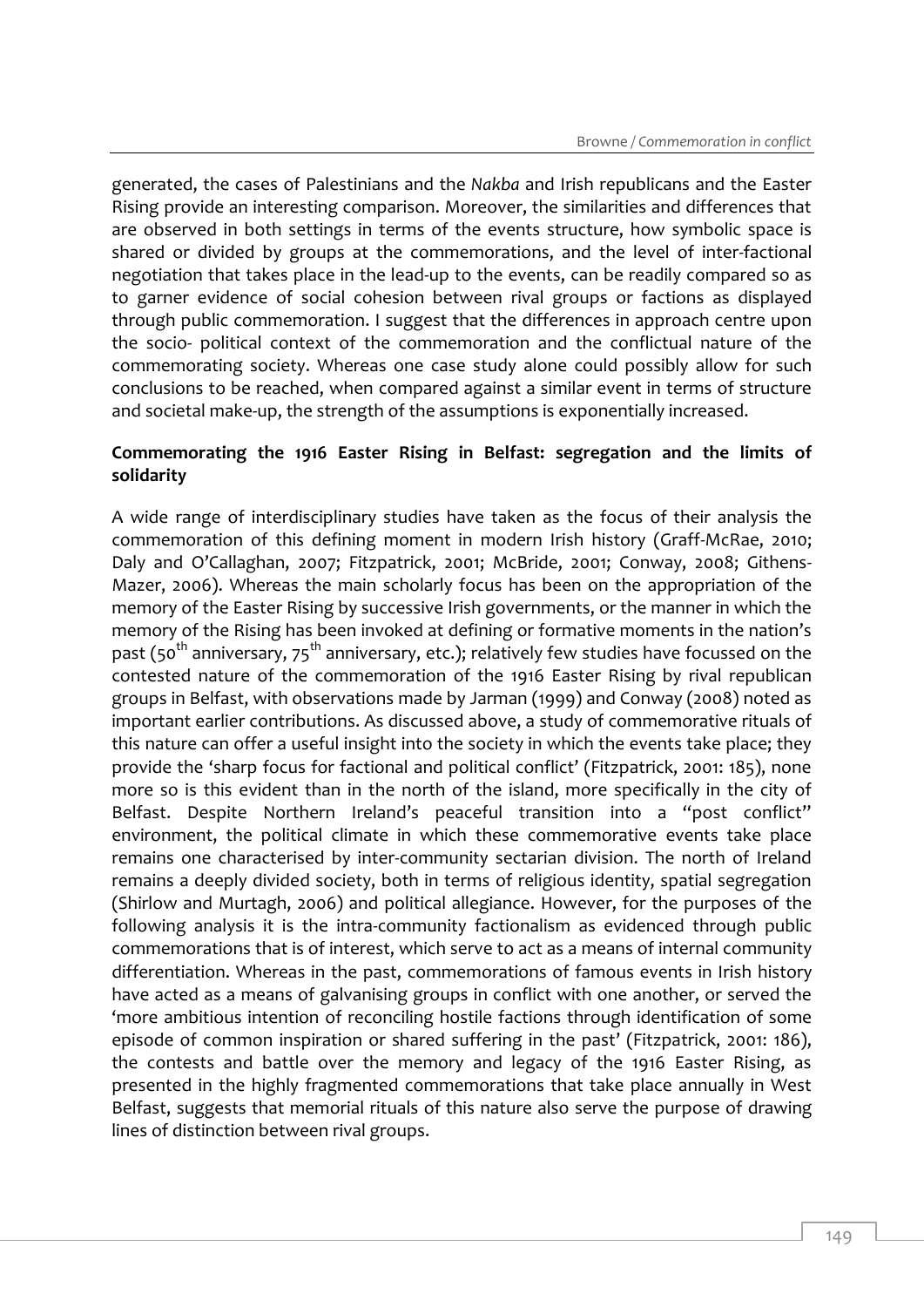Journal of Comparative Research in Anthropology and Sociology, Volume 4, Number 2, Winter 2013

In the north of Ireland, 'since all political factions drew their legitimacy from competing interpretations of the Irish past', (Fitzpatrick, 2001: 203), the Easter commemorations in the city have come to represent 'battlegrounds rather than sites of veneration' (2001: 203). Since the start of the modern day conflict in the north of Ireland<sup>iii</sup> Irish republicans have endured a number of, at times bloody internal feuds and splits, many of which have come as the result of disagreements over the future direction of the group as a whole, or decisions taken to adopt different political strategies at different moments in time. By virtue of the manner in which they have been constructed over time, Easter commemorative activity in West Belfast provides an opportunity for rival republican factions to highlight these divisions and differences that exist within the republican movement rather than serving the predicted Durkheimian goal of strengthening social cohesion. Organisers of commemorative activity in Belfast invoke the memories of the 'martyrs' of the Rising in an attempt to legitimise their existence, to justify their aims, and to discredit the actions of other rival groups in more recent times. In the past, particularly during periods of increased military action, commemorative rituals helped galvanise public support; they became a call to arms for volunteers to join the common cause and to demonstrate, in public, their commitment to the aims of the collective as a whole. However, with the decision taken to embrace a more peaceful transition away from conflict through political means, the ritual performances (Ross, 2007; 2009) have become arenas of dissent with rival republican factions, particularly those disillusioned by decisions taken by the dominant republican group, Sinn Féin, publically voicing derision at separate events organised over the same Easter weekend. Rather than strengthening bonds across the various shades of Irish republicanism, these separate commemorative rituals serve to further harden the lines of differentiation (Ross, 2007) between groups who differ both politically and ideologically.

In Belfast, the 1916 Easter Rising commemorations generate as much intra-group division as they do solidarity. At the time of writing,<sup>iv</sup> 6 separate 'faction specific' memorial events take place over the course of this two day commemoration of the 1916 Easter Rising, including separate events organised by; Republican Sinn Féin, the Irish Republican Socialist Party, the National Graves Association/Sinn Féin, The Workers Party, the Official Republican Movement Commemoration Committee, and Éirígí. Beginning at 10:30am on the Sunday and ending at 2:30pm, Easter Monday, these six separate groups parade to the shared space for Irish republican commemoration in the city, Milltown cemetery at designated timeslots allocated in advance of the day itself. The events are organised and choreographed in such a way as to ensure no two rival factions interact. The reasons for ensuring segregation and division on the day are historically embedded, with a number of respondents referring to violent confrontations in the past when two separate commemorations came into contact:

> I remember in the '70s when the Provisional march was coming down the road there, at the same time as the Officials and there was always blood and tears, always. And it was absolute chaos. People have been shot before at these things you know.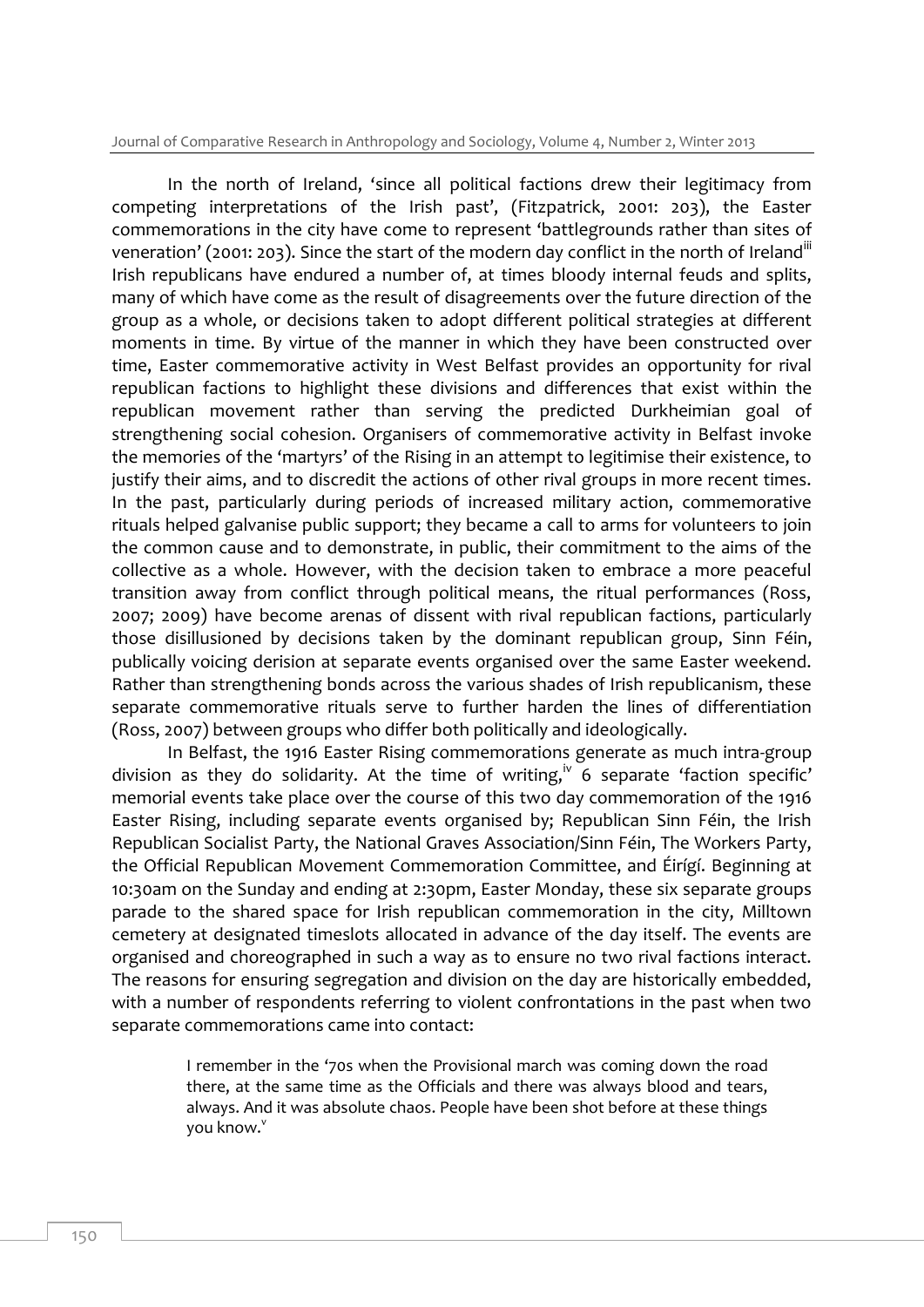The links between commemoration and symbolic space are noted in the literature, with Vinitzky-Seroussi (2009) suggesting that the location for the commemorative act itself can be as important as the meaning behind the commemoration itself and can ultimately aid in the generation of group solidarity. Despite the fact that the space in which the various groups gather over the course of the Easter weekend is shared, (with Milltown cemetery, located in the heart of republican West Belfast, the primary republican site of commemoration), demarcation and segregation within the cemetery itself, manifest in the designation of faction specific plots, memorials, and the use of separate parade routes on the day, aids in highlighting the sense of division and fragmentation that exists between republican groups. So too does the allocation of separate assembly points on the day further emphasise the sense of fragmentation. The existence of these separate spaces mirrors the fragmented and fractured nature of Irish republicanism. Even in death, Irish republicans are divided and buried according to their factional allegiances.

The importance attached to performance and the role of symbols at commemorative events is reaffirmed in the literature (Turner, 1967; Bryan, 2000). Kertzer (1988: 12) notes: 'we communicate through symbols, and one of the more important ways in which such symbolic understandings are communicated is through ritual'. At the events over the course of the Easter weekend in Belfast, a wide range of republican symbolism is used to demarcate the boundaries of group membership. Many symbols are shared across factions, including the Easter Lily (the traditional flower associated with death in Ireland), national flags, and imagery associated with socialist republican leader James Connolly. However, the manner in which these shared symbols are used during the commemoration (including how the Easter Lily is worn, with location of the Lily on the wearer indicating political persuasion, and the positioning of certain flags within the 'colour party' of each of the republican parades) acting as a further means of differentiation between groups, as a senior member of the Irish Republican Socialist Party discussed:

> When I was in the Fianna,  $\frac{v}{x}$  away at the start of the troubles... we had to wear it (the Lily) on the left side, and I would still to this day. If you wear it on the left, it is saying that you are left wing, support working class politics and what have you, wearing it on the right was the opposite… A few socialists would not only wear it on the left but also turn theirs to the left.<sup>vii</sup>

Therefore, one is able to conclude that a further means of presenting an image of fragmentation at the commemorations on the day is through the use of republican symbolism. This is also true in the role of political speeches made at the 1916 Easter Rising commemorations in Belfast. Analysis of the speeches given suggests that the events are seen by groups as opportunities to promote the political message of the commemorating group as one distinct from other factions involved on the day. The speeches made are important indicators of the political power held by each of the groups and the separate rhetoric spoken aids in further hardening the lines of differentiation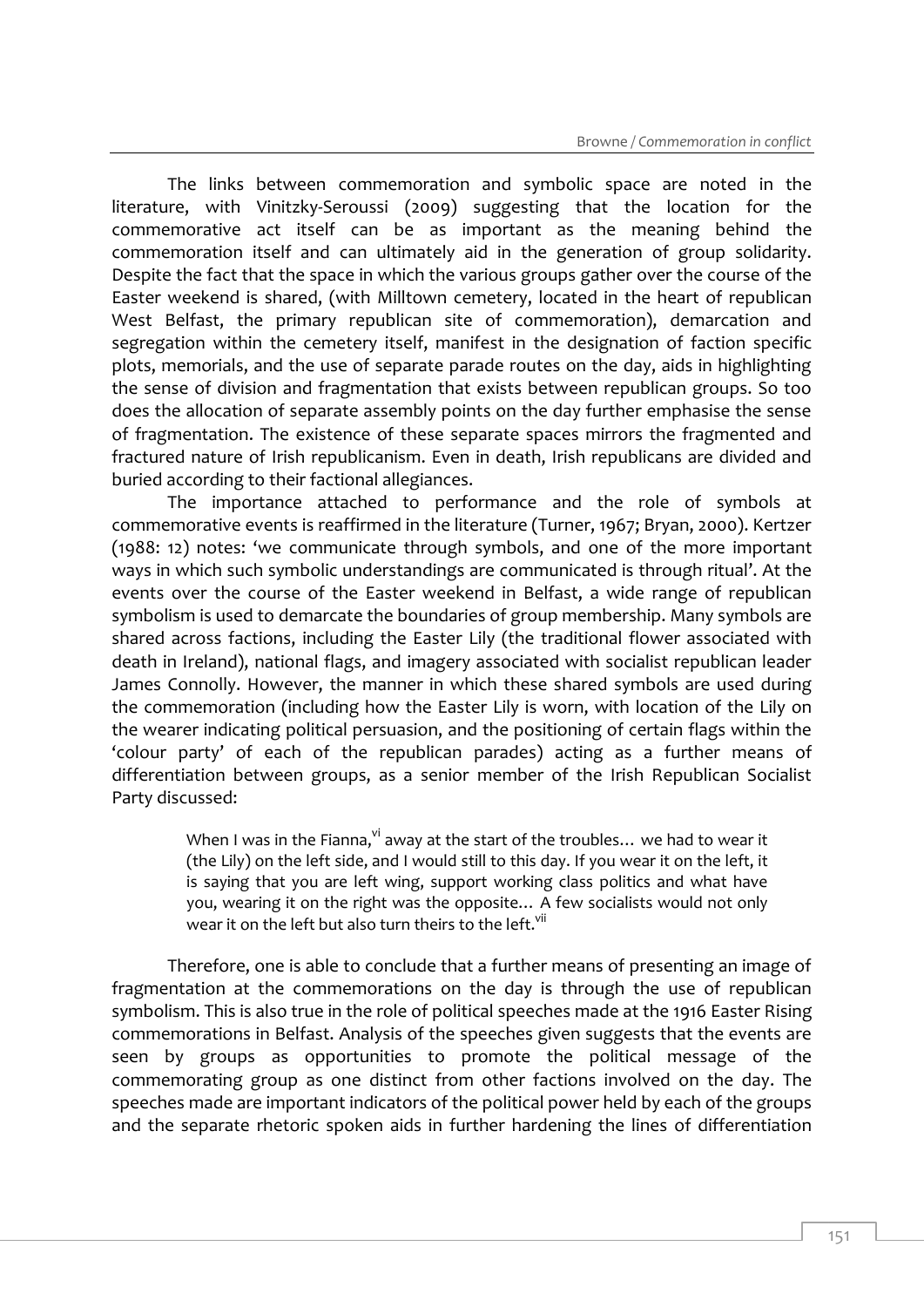(Ross, 2009), as noted during speeches made in 2012 at the National Graves Association/ Sinn Féin commemoration

> Our party has never been stronger since 1916… There is no, nor has there ever been any other IRA, not in Belfast or anywhere else. There is no need for armed struggle any more… We in Sinn Féin are the proud inheritors of Tone, of Connolly and of those who died in the Easter 1916 Rising, and beforehand in the rebellions of the United Irishmen in 1798 (NGA/SF, Easter commemoration main oration, 8th April 2012).

When considered together, the spatial segregation within the shared space of Milltown cemetery, the designation of separate timeslots in which to commemorate, the appropriation and use of republican symbolism to show group affiliation, and the distinct political rhetoric spoken, all serves to highlight the fragmented nature of the 1916 Easter commemorations in Belfast.

#### **Commemorating the 1948 Palestinian** *Nakba* **in Ramallah: promoting unity through shared trauma**

According to a number of research participants, commemoration of the *Nakba* has been ongoing since the events took place in 1948. Villages, towns and cities were remembered long before any 'official' events were established, as a prominent Palestinian activist in the region outlined:

> *Nakba* commemoration basically started after the *Nakba*, right? So they've always existed and they've always been something really important and special for the Palestinian people. Actual commemorations were always something that happened at the grassroots, and community level. In the refugee camps, people from a certain background, or those who came originally from a certain community, would organise an event to commemorate their own forced displacement.<sup>viii</sup>

Since the birth of the Palestinian Liberation Organisation in 1964, the right of return and the associated refugee issue has been seen as one of the mainstays of Palestinian nationalism. The right of return of refugees is listed as one of the founding principles of the movement. Indeed, for much of its existence, the PLO conducted operations from exiled bases in Lebanon, Syria and Jordan. Therefore, the events which Palestinians refer to as their *Nakba* have significantly shaped the political and nationalistic aspirations of the Palestinian leadership. As such, 'official' or state-sponsored commemorations were deemed unnecessary at the time given the fact that the entire Palestinian struggle for statehood and liberation was premised on a reversal of events that took place in 1948: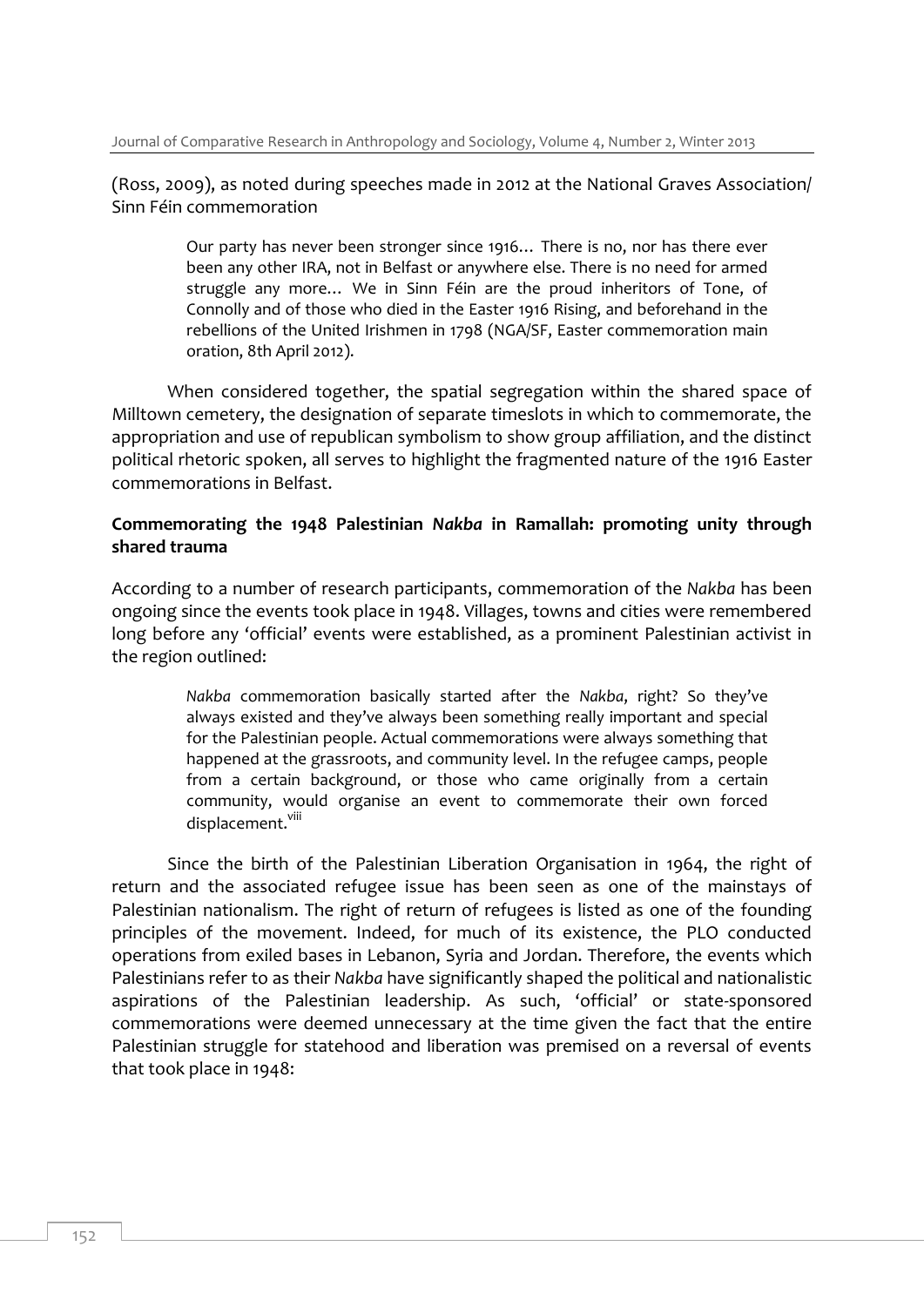We didn't have these big events back then like we do now because we didn't have to! There was no need. Our whole resistance and movement was based on the need to reverse what had occurred during the Nakba and so the commemorations continued at a local, community level. $i^x$ 

However, the signing of the 1993 Oslo Peace Accords, and the move towards preparation for Palestinian statehood based on a list of principles agreed upon by the Israeli government and the PLO, pushed the issue of Palestinian refugees and their right of return further down on the list of priorities for the fledgling Palestinian leadership. For many Palestinians living within the Occupied Territories and in the wider Diaspora, it is the crucial issue of redressing the effects of the 1948 *Nakba*, and bringing an end to the ongoing exile of the refugee community that dominates their political thinking. In the absence of any feasible political solution to the refugee issue, the *Nakba* day commemoration has taken on new meaning. The annual commemoration has become a powerful tool of the downtrodden, an important vehicle for highlighting the ongoing plight of Palestinian refugees. Since 1998, the leading refugee rights group operating in the region, BADIL Resource Centre for Palestinian Residency and Refugee Rights has assumed a key organisation role in planning the annual *Nakba* events:

> The decision was taken that we had to do something to keep the refugee issue alive and to make the politicians recognise that the rights of refugees remain as important now as they ever have been, no matter what agreements are made or whatever decisions are taken. $^{x}$

However, in 2007, a National Committee for the Commemoration of the Nakba was established under the auspices of the Palestinian Liberation Organisation in an attempt to ensure a more coordinated and structured commemoration of the *Nakba*. The central aim of the committee was to bring a wide range of stakeholders together, including; Palestinian non-governmental organisations (PNGOs), refugee camp leaders, community based organisations (CBOs), and political representatives, to agree upon the format and substance of the commemorative activity. The reason for its creation was to ensure political involvement and support for the rights of refugees, a support that has been viewed by many as waning in recent years.<sup>xi</sup> This perceived lack of political representation for Palestinian refugees has resulted in the growth of a dynamic nongovernmental and grassroots led movement, campaigning and commemorating the status of the Palestinian refugees. As a result a complex situation has emerged whereby the commemoration of the *Nakba* now involves a broad spectrum of participants sitting on the national committee, those seemingly committed to the issue of refugees and their right to return, (NGOs, CBOs, and the activist community), and political representatives who appear to have negotiated away their right.

Commemorations such as the *Nakba* day event in Ramallah on the 15th May are thus important rituals at the disposal of marginalised groups, in this case the expanding refugee community, who wish to promote a specific political or ideological message. Importantly, they are ritual events which are viewed as opportunities to galvanise a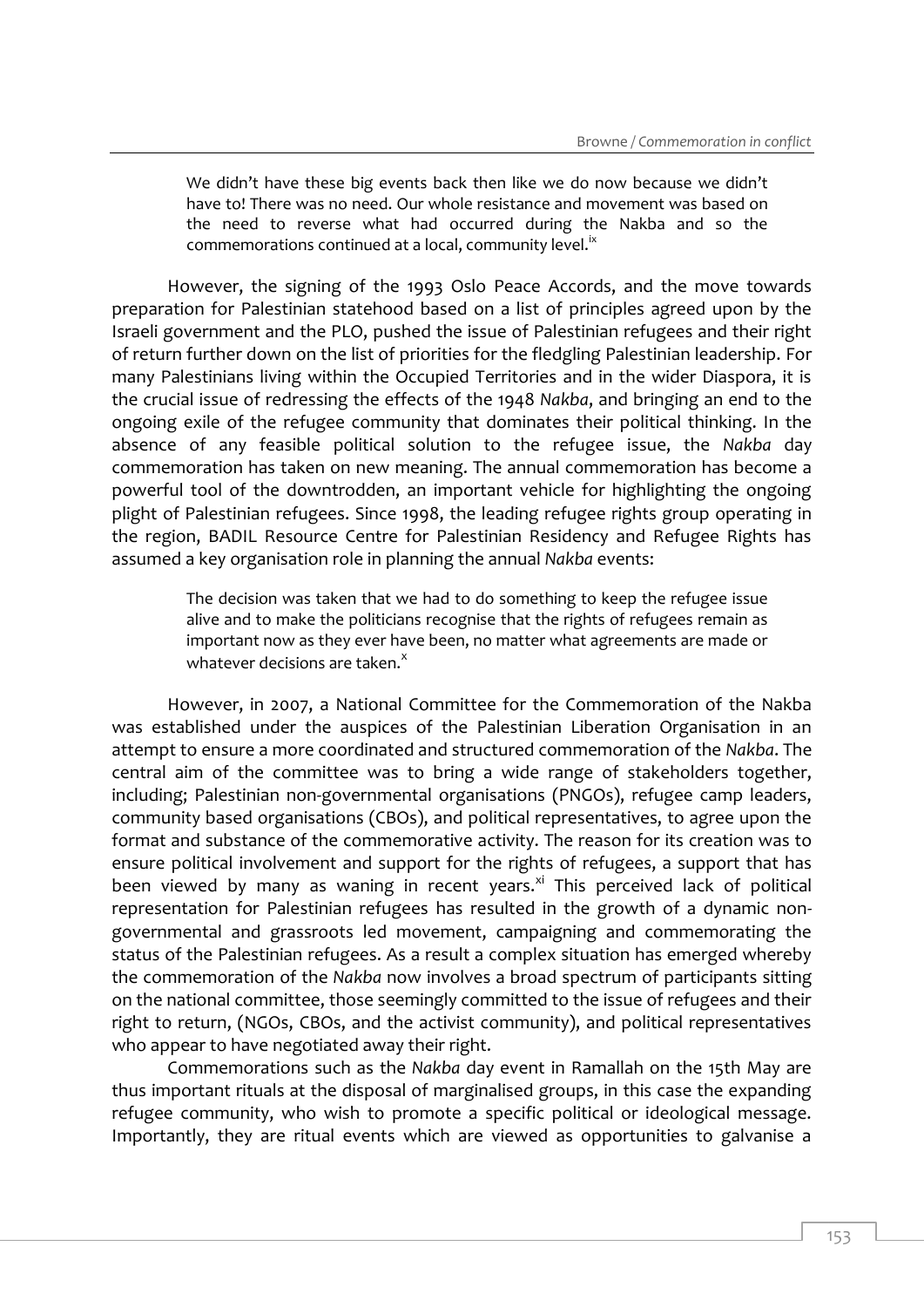group of people, in this instance all Palestinians, through the collective remembering of a shared traumatic or defining event in their history. Unlike in Belfast, where the conflict has entered a new phase of peaceful transition, the political climate of the day in Ramallah, remains highly conflictual. Intra-group relationships between rival political factions in the region remain fraught, with an unusual political relationship existing in the form of two separate, faction specific administrations running the West Bank and Gaza Strip.<sup>xii</sup> Similarly, levels of inter-group hostility remain highly significant with the conflict between the Israelis and Palestinians far from peaceful resolution. Despite this fraught environment, and the seemingly fragmented and internally fractious nature of Palestinian society itself, the events organised under the auspices of the National High Committee for the Commemoration of the *Nakba* have a more multivocal than fragmented appearance and thus appear more socially cohesive, or solidarity generating.

In a similar vein to the Belfast case study, the space and time in which the *Nakba*  commemorations take place is relevant. Despite the fact that commemorative activity for the *Nakba* takes place across the West Bank, Gaza Strip and wider Diaspora, and considering the restrictions placed upon freedom of movement within the Occupied Palestinian Territories, the decision to designate a main or central *Nakba* commemoration in Ramallah on the 15<sup>th</sup> May suggests that it is the express intention of the organising committee to bring as many people together at the same time and at the same place to commemorate together. Working under the auspices of the national committee, representatives from across Palestinian civil and political society, including members of the Palestinian refugee community, PNGOs, and political factions, come together in advance of the day to make decisions relating directly to the performance of the *Nakba*  commemorations. Practical steps are taken to ensure that this is possible, with buses transporting Palestinians from across the West Bank arriving to the city early in the morning to take part in the shared event. Designating shared gathering spaces, including agreed parade routes, in advance of the event, is viewed as a means of further ensuring that people come together on the day.

The presentation of a unified Palestinian identity is viewed as equally important, and a crucial means of presenting an outward image of solidarity at the commemorative events. The decisions taken at the national committee meetings to restrict the use of faction specific flags, banners and other forms of separate group identifiers, is interpreted as a way of propagating Palestinian homogeneity and solidarity. Similarly, the invention of shared, iconic Palestinian symbols such as a giant key representing the keys to the homes which Palestinian refugees and their ancestors fled in 1948, suggests a willingness on behalf of the commemoration organisers to highlight the shared aspects of the commemoration as opposed to outwardly showcasing deep divisions that exist. Furthermore, political speeches made on the day are restricted, with rival Palestinian factions asked to substitute party politic for cultural stories from 1<sup>st</sup> generation *Nakba* survivors, many of whom share their experiences of upheaval in 1948 on a large stage erected in central Manara square.<sup>xiii</sup>

When analysed collectively, the designation of a shared commemorative space and time in which to gather, the use of shared Palestinian symbols on the day including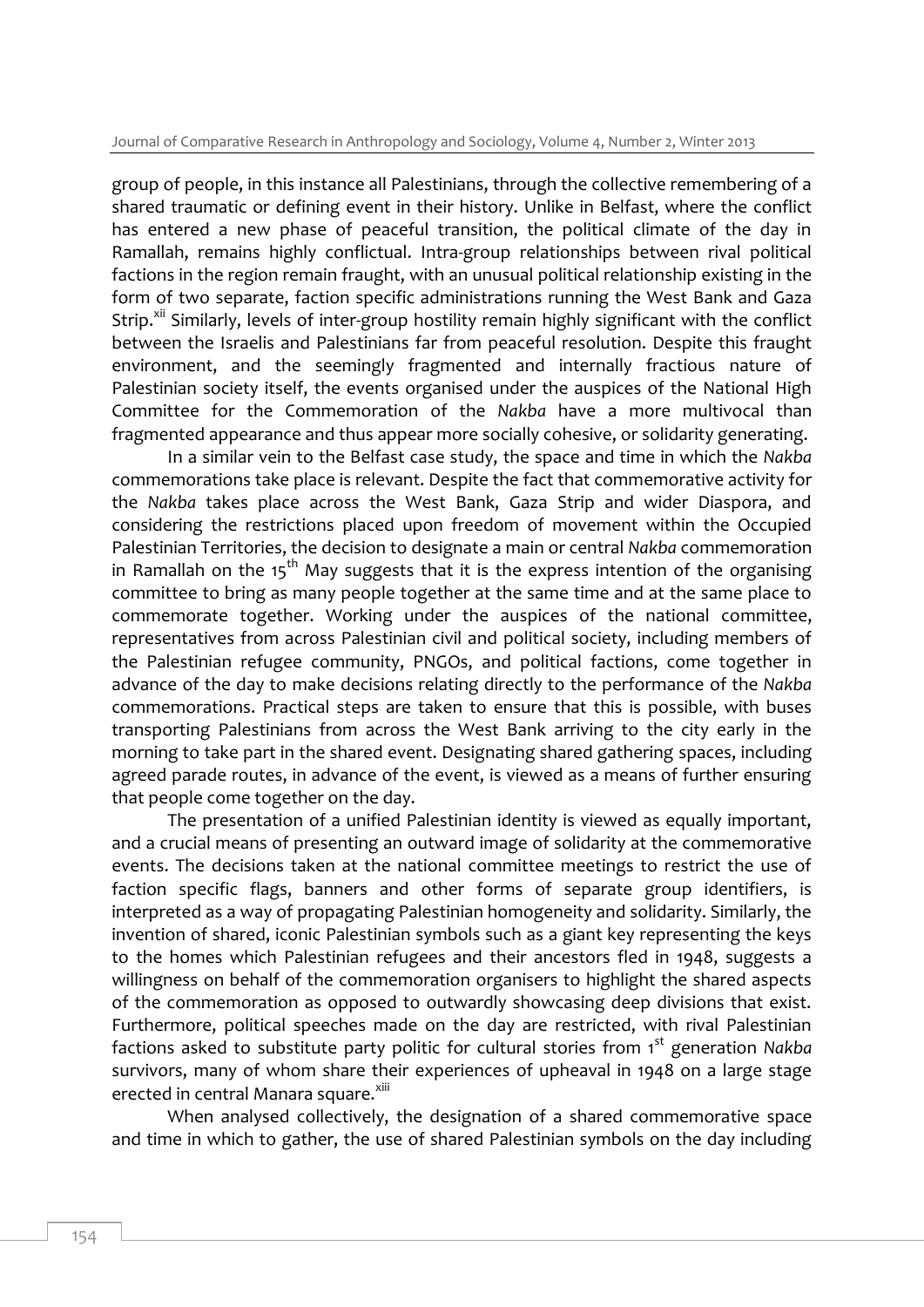the national flag, giant key and other traditional Palestinian clothing, and the restrictions placed on political speeches, the 1948 *Nakba* commemorations in Ramallah appear more multivocal than fragmented. Despite the highly conflictual climate in which the events take place, the commemoration is viewed as an opportunity for Palestinians, regardless of factional allegiance or group affiliation, to come together on the day in order to present a unified image to a wider audience. The commemoration therefore appears to be one that is more cohesive than fragmented, thus differing significantly from the 1916 Easter Rising commemorative events in Belfast.

#### **Discussion**

The crucial difference between these two cases that gives rise to such differentlynatured events (in that the Easter commemoration is fragmented, and the *Nakba*  commemoration appears much more cohesive) appears to centre on the socio-political context in which these commemorative events take place. In both sites of comparison, the events take place against a backdrop of hostility and violence against a perceived aggressor. In Northern Ireland the period of violence, often referred to as the modern day 'Troubles', seems to have reached a conclusion in the form of constitutional political agreement, with stringent efforts taking place to ensure a period of transition from conflict. Most republican factions, by and large, have renounced their involvement in armed struggle and chosen to pursue a more peaceful approach to achieving their stated aims of a unified Ireland. Nevertheless, there remain republican factions engaged in violent acts against the British state presence in Northern Ireland and who are committed to the destruction of the peace process. For them and their supporters, the Easter 1916 commemoration is an important platform to promote their violent message and to encourage support for a non-political approach to achieving their stated aims. Likewise, for what are now considered the moderate elements of republicanism, the Easter 1916 commemoration is an opportunity to promote a counter message that endorses the political approach to achieving their goals. Rather than being a call to arms, the event is an opportunity to remember those who have died over the duration of the conflict whilst simultaneously promoting a political message to the assembled group. Debate over the direction that the dominant group has taken in recent years has resulted in fragmentation of the day and has further brought about a proliferation of splinter commemorative events that take place over the course of the Easter weekend.

For Palestinians in Ramallah, and across the Occupied Territories, the threat of violence and acts of aggression against a hostile other remains high. There exists an ongoing low-level intensity conflict with the potential for acts of extraordinary violence to occur akin to the Israeli destruction of Gaza in 2008 during operation 'Cast Lead'. Whereas for Irish republicans involved in the organisation of the Easter Rising commemoration the events are an opportunity to promote a political message and provide space in which to remember those who have died during the Troubles in the pursuit of Irish independence, for Palestinians the commemoration of the 1948 *Nakba*  carries much significance in terms of keeping the issue of statehood, and the rights of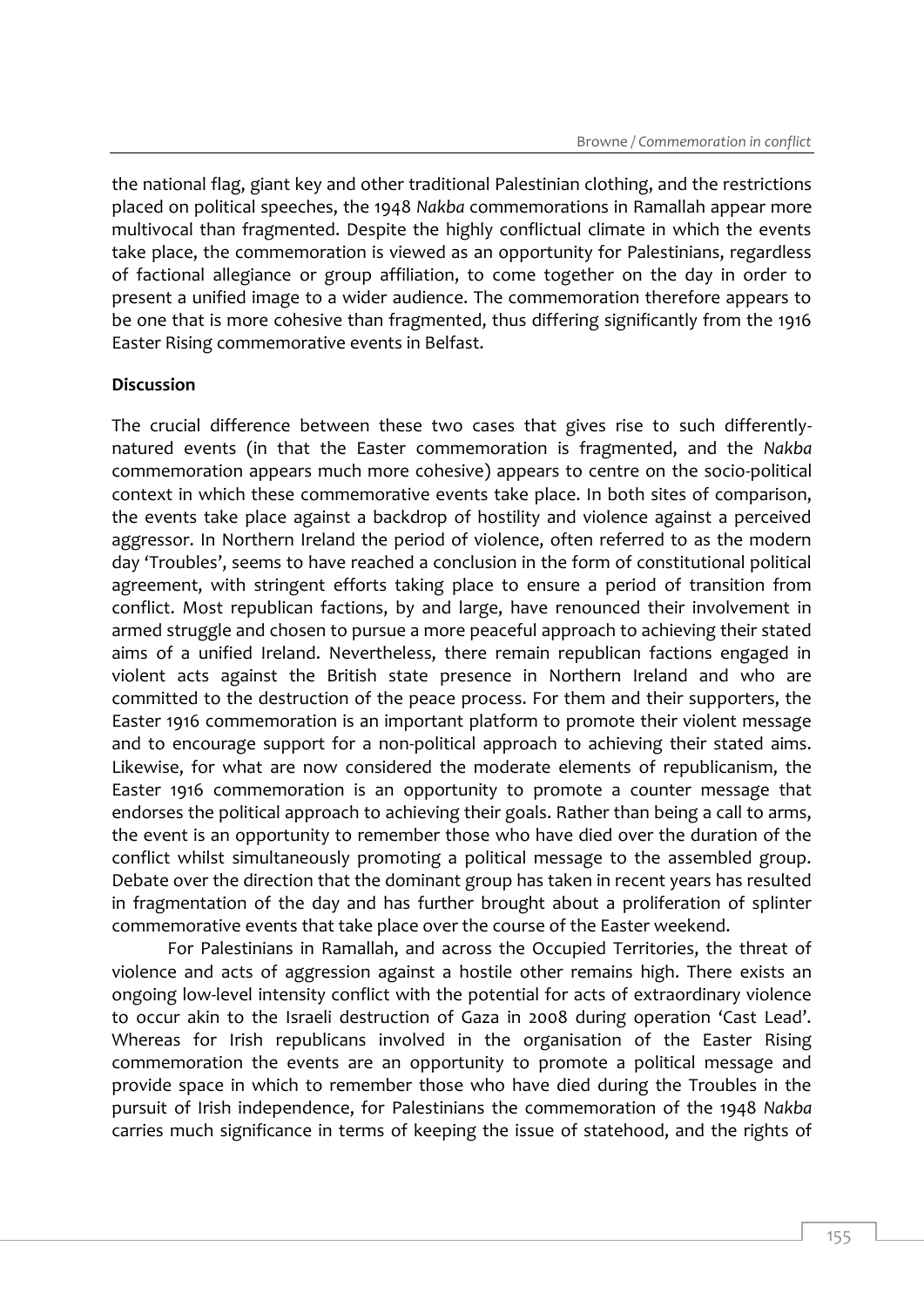Palestinian refugees to return to homes they fled in 1948, high on the political agenda. The event is as much about the ongoing conflict with Israel as it is the 1948 *Nakba* itself (Sa'di and Abu-Lughod, 2007). Therefore, one can argue that both societies under investigation have experienced, or continue to experience, sustained periods of conflict but at present the intensity of the conflict differs significantly and as a result the societies being compared can be considered to be at opposing ends of the conflict spectrum. Moreover, despite the rise of dissident Irish republican factions in recent years in Northern Ireland (Frampton, 2011), the potential for hostility and armed conflict between factions in the Occupied Palestinian Territories remains substantially more likely than between republicans in Northern Ireland.

During interviews held with a range of respondents, questions relating to the need to appear unified at the *Nakba* commemoration were asked. The responses shared below suggest that the need to present an image of Palestinian homogeneity and unity is greater than in Belfast. In the face of continued threats to a Palestinian identity, the *Nakba* commemorations were viewed as a crucial means of reaffirming their existence. Attendance at the *Nakba* was a way of confirming a Palestinian presence and thus coming together in a manner that appeared unified was viewed as important:

> Palestinians are suffering from the threat of extinction. Every day we are worrying about what will happen to us and what will happen if we can not become a state in the eyes of the world. That is why we feel so strongly about this day. On this day you wake up and really feel different, you make sure that you are involved in the events in some way to show that you care and that we are never going anywhere, it really is very important for us. Divisions are so dangerous because when we are divided we are less strong, so that is why at the Nakba it is necessary to appear as one.<sup>xiv</sup>

When questioned as to why the *Nakba* commemorations appear more unified than the Easter commemorations in Belfast, a leading Palestinian activist suggested:

> Maybe the difference between the two commemorations is the fact that the Irish people don't really have to be afraid that they aren't considered a people, right? Palestinians always have to reaffirm or rebuild their presence and existence as a people …that's maybe why people pay more attention to being seen as unified, being as one, and that's why the splits we have today between Fatah and Hamas are felt so much, and that's maybe the difference. Ireland exists, right? It's just a question as to what sort of Ireland. Maybe the disagreement is over what type of Ireland, Irish people have the luxury of disagreeing over these issues and being seen to be divided is not so damaging as they already have their status affirmed in internationally agreed settlements that protect their separate identity. …So, maybe that's what makes people more, believe more, in the importance of the commemoration and have events where everyone leaves aside their differences and reaffirms their collective Palestinian will, and the will of the people. This is a very good question. $x^v$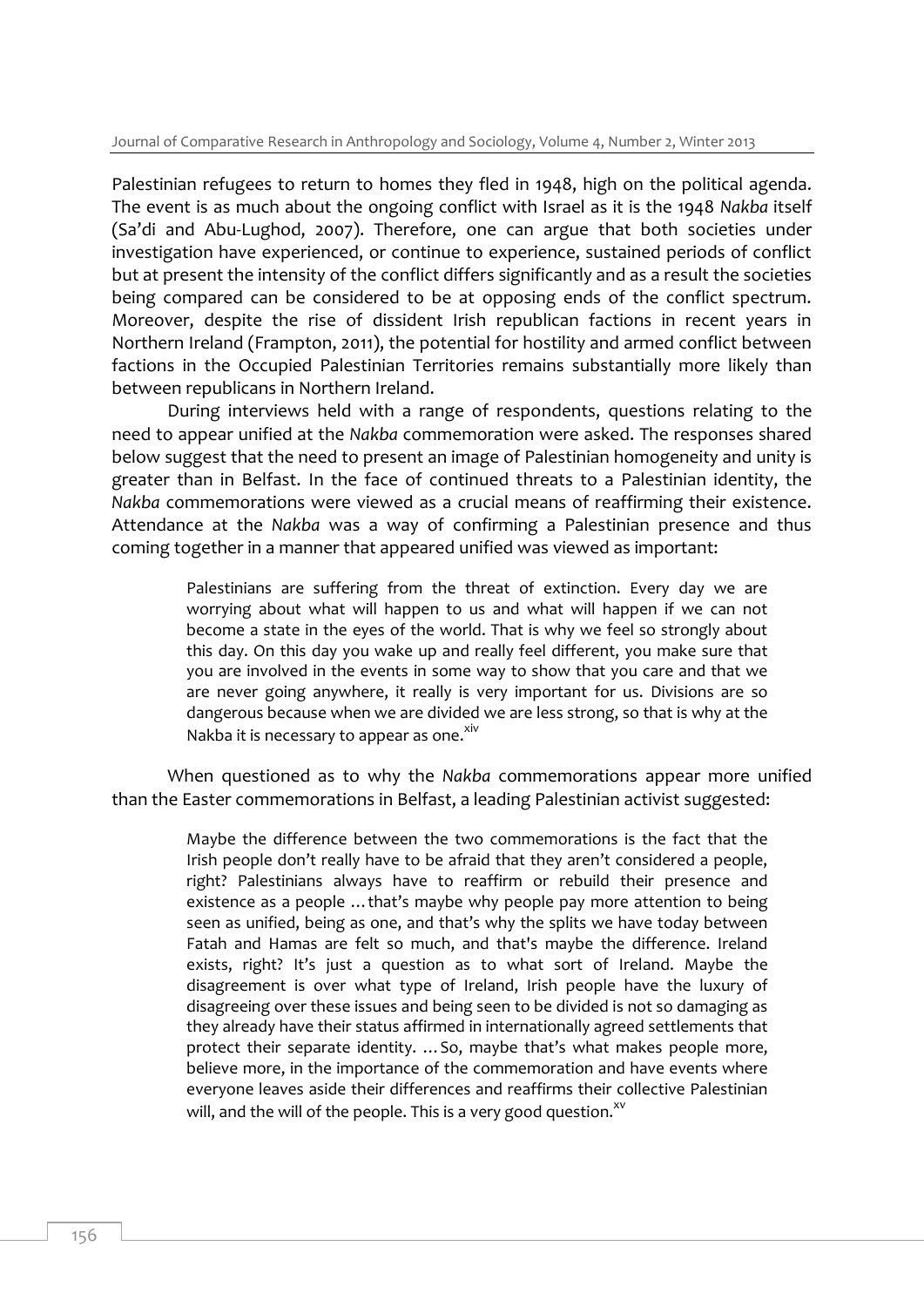The solidarity presented at the *Nakba* commemorations was therefore seen as crucial. Coming together at the commemorations was viewed as a necessary means of reaffirming the Palestinian presence in the region, one that is considered by each of those with whom I met to be constantly under threat. Despite not always taking place, many respondents, including representatives from the two main political factions, viewed coming together on the day and setting aside their deep divisions and disagreements in order to present a unified image to a wider audience as necessary. The need to be seen as united in the face of ongoing inter-group conflict adds a sense of urgency to the *Nakba* commemorations that is not as readily apparent in the Belfast case study. This urgency stems from nationalistic aspiration and a demand to be recognised as a legitimate Palestinian people by the on looking and omnipresent international community. In presenting a homogenous and unified front, the *Nakba* commemorations are seen as important tools at the disposal of a semi-Diasporic people whose ever expanding refugee population coupled with lack of official statehood threatens their very existence.

In Belfast it is argued that, despite the level of intra-group hostility and division that exists, the urgent need for recognition on a scale as is presented in Ramallah does not exist. The majority of Irish republicans have endorsed the peaceful arrangements in place with a once hostile 'other'<sup>xvi</sup> and the demand for a change in the republican leadership has not reached a sufficient level as to be a direct threat to the dominance of the largest republican group in the north of Ireland, Sinn Féin. Unlike in the OPT, the divisions within Irish republicanism only really become apparent when publically displayed at important republican commemorations in the city. Despite the emergence of new radical dissident republican groupings in recent years, who have embarked on a violent campaign, the fragmented nature of Irish republicanism is no longer as apparent on a daily basis as it perhaps would have been in the past. The effect of being seen to be divided or fragmented is no longer as damaging as it would have been when the conflict was at its most intense, as a senior member of the Irish Republican Socialist Party (IRSP) commented:

> I mean they [Sinn Féin] are so dominant now, that it doesn't really matter if we come across as united or not. Yes- in an ideal world we would like to be seen as one complete entity, and perhaps we would have achieved our goals ultimately a lot quicker if that was the case, but like I said, it's no longer that important.<sup>xvii</sup>

It can therefore be argued that the fact that the aims of the republican movement have, to some extent, (albeit partially) been realised is a source of tension between groups which manifests itself in the form of a fragmented commemoration over the Easter weekend. However, the seemingly intractable situation in Palestine is more readily a source of unity for Palestinians which appears to be one of the primary reasons for the presentation of Palestinian solidarity at the *Nakba* events. The need to be seen to appear homogenous and united against a common enemy- in the Palestinian case study, the Israeli state- is one of the reasons why rival groups and factions attempt to set aside their deep divisions on this day.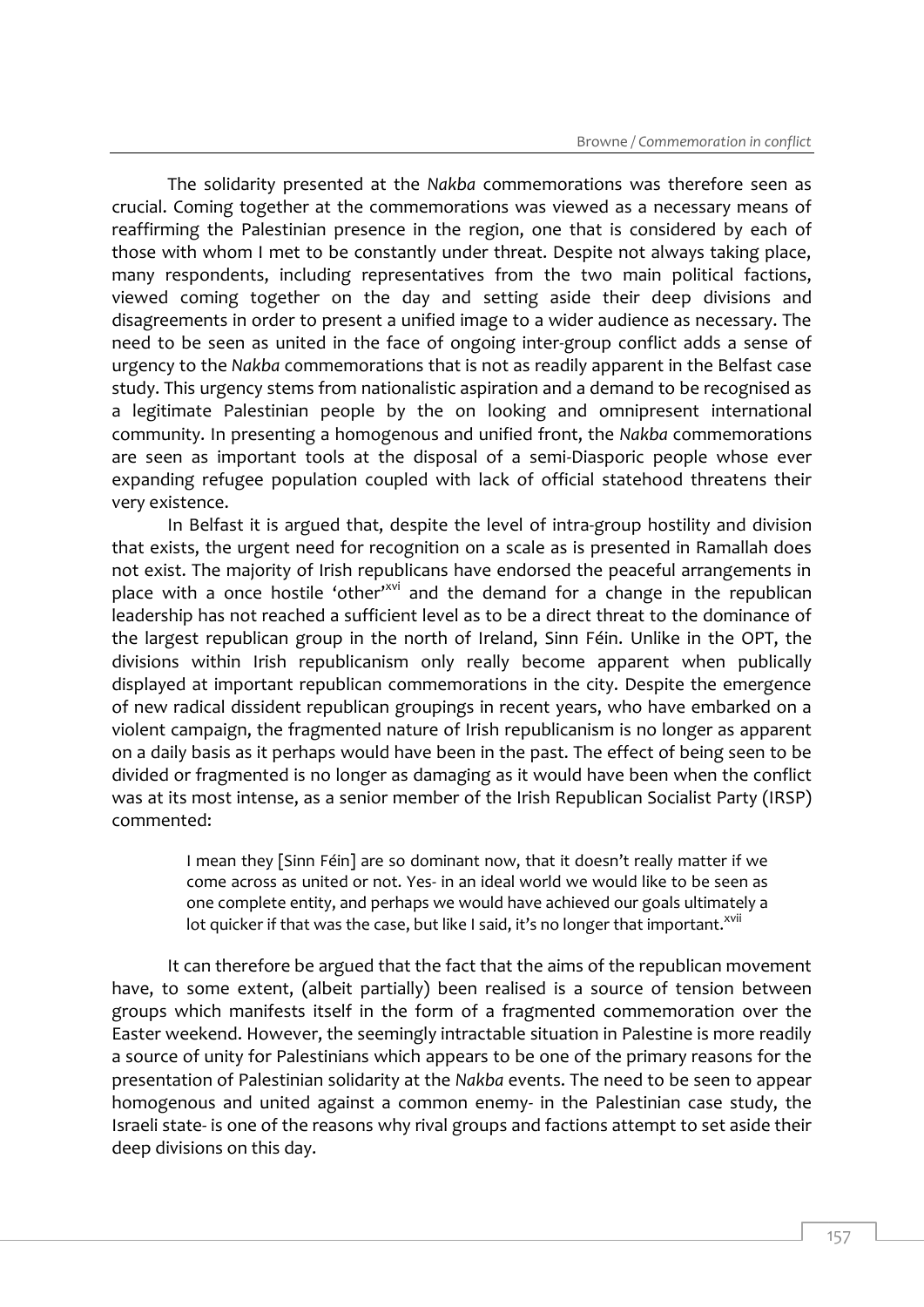In comparing these two commemorations it has been possible to argue that the political climate of the day in which the events take place, can have a significant baring on the overall ability of the event to appear solidarity generating or not. Therefore, the social context in which both commemorations take place, being characterised as either in a period of conflict or emerging from a period of conflict, has made such a crosssocietal comparison worthwhile. Yet, despite the seemingly comparable conflictual environment, the differences in terms of the levels of intractability in both settings permit interesting points of comparison between the two. The structure and format of the commemorative practice being compared is similar in both settings, the existence of rival factional groupings in both settings is noted, yet the conflictual environment in which the event takes place is one that differs significantly. In deference to Vinitzky-Seroussi, (2002) it is the social context of the commemorations, the environment in which they take place, that differs most and which makes the comparative method particularly suitable in the present study.

What has been revealed through this comparative analysis is that commemorative events can in fact reveal deep internal group divisions. Far from generating group solidarity or strengthening feelings of togetherness, commemorations often serve as a key battle-ground for rival groups or factions wishing to avail of this evocative form of ritual to highlight their separate group identity. As such, it is possible to conclude that commemorations can act as a means of presenting factionalism, particularly where there is a disagreement over the meaning of the commemoration, over the importance of the commemorated past in the present day, or the direction chosen by the current political leadership. However, whereas one would assume that these differences could be readily put to one side in a less conflictual setting, as is the case in Belfast, the evidence provided suggests that the commemorations in Belfast serve an important function in retaining and reaffirming smaller republican group identities. At Easter, rival republican factions, including groups who no longer share the same prominent position they may have once held in the past, use commemorative rituals to publically display their republican identity as being one that is distinct to other groups involved on the day. To outsiders, this display of republican factionalism can lead to conclusions that Belfast remains a hostile and conflictual environment in which there remains a need for such shows of military strength towards a hostile outsider. A deeper analysis of the situation, however, suggests that it is the relatively calm political climate that has allowed for the emergence of new republican groups, each promoting their own brand of republican identity. The ramifications of intra-group division are no longer as damaging as they would have been when the conflict was at its most intense. It is therefore possible to argue that the display of separate republican groupings at Easter is actually a reflection of a relatively consensual political climate. Despite this relatively calm political environment, the segregated Easter commemorations suggest deep intra-group division within the republican movement. Whereas these divisions in the past have often resulted in deadly in-group fighting, commemorative events such as those that take place over the Easter weekend and the political rhetoric orated at the graveside serves as the vehicle for attacking rival groups. An analysis of the Easter Rising commemoration in Belfast thus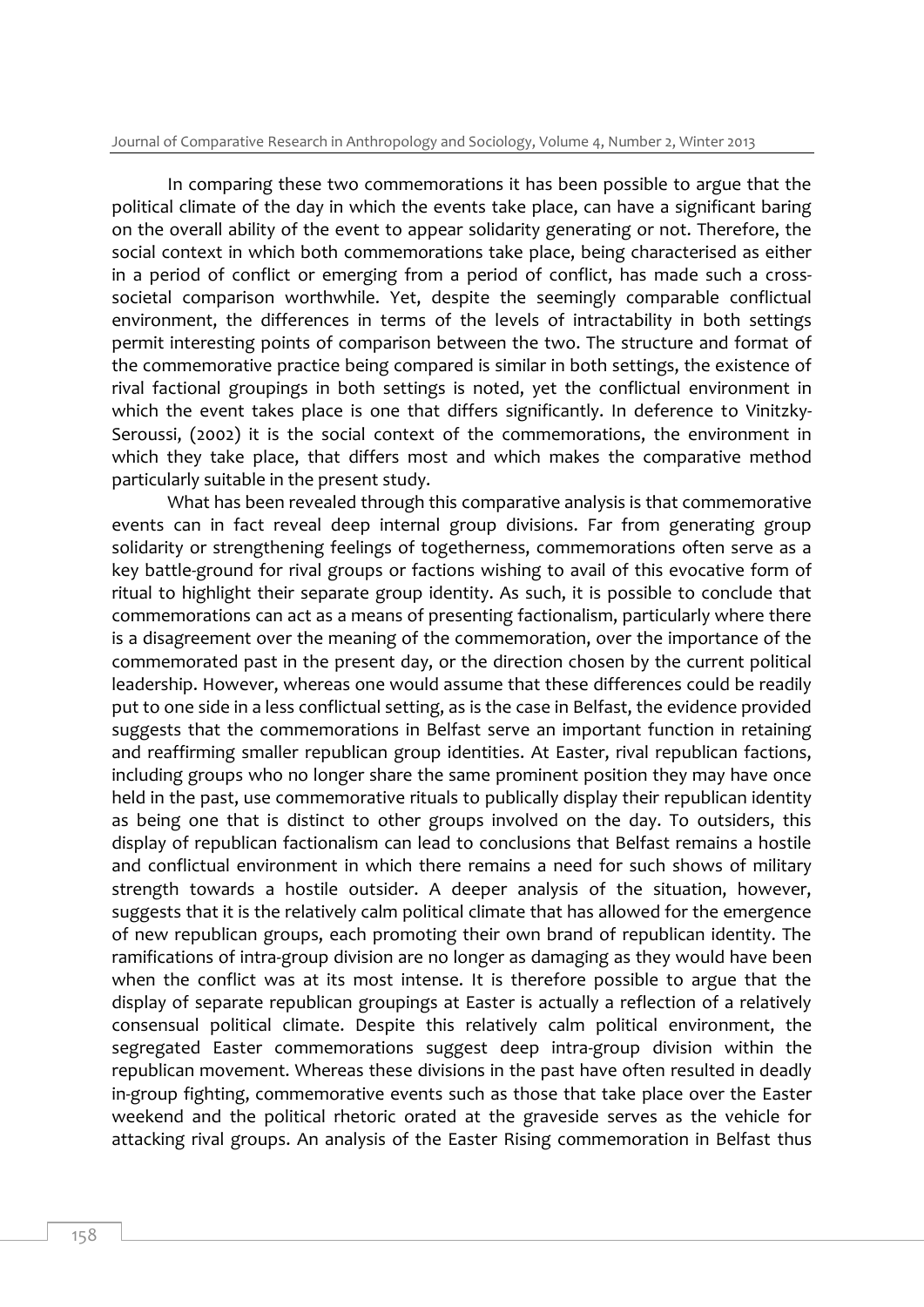reveals that the event is of crucial importance for republican factions to publically present their relative strength and popularity. Republican commemoration in the present day is no longer about presenting a show of strength towards a once hostile other (in the past the unionist/loyalist community and British state), it is about sending a political message to other republican groups, to bolster one's own political position, and to discredit the legitimacy of other rival factions involved on the day.

In contrast, in Ramallah, where the *Nakba* commemorations take place in an area that remains locked in a seemingly intractable conflict with a hostile outsider, the event assumes a more important role in terms of generating intra-group solidarity. The enduring conflict with Israel is a source of unity for Palestinians at the *Nakba* who, upon first analysis, appear capable of setting aside factional divides in order to present a unified front against a common enemy. However, further exploration of these events reveals a deep division within Palestinian society, one that transcends factional and political difference. It is a division between those who feel disenfranchised from the political structures that exist and those who benefit from holding senior positions in Palestinian political life. As one leading Palestinian academic suggested:

> An exploration of *Nakba* commemoration becomes very interesting then as it says a lot about how those in positions of power view their history and more importantly their involvement in history.<sup>xviii</sup>

The commemorations have therefore become important tools at the disposal of the downtrodden to reaffirm their position within Palestinian society and to attempt to ensure that the issue of Palestinian refugee rights remains high on the political agenda. The *Nakba* commemorations in Ramallah are also to be seen as useful indicators in assessing the ongoing level of hostility that exists between Israelis and Palestinians. The events more often than not lead to high levels of inter-group hostility and violence. The day itself is one that descends into chaos and eventually leads to intense bouts of intergroup violence. Palestinian protests and stone-throwing at Qalandia<sup>xix</sup> checkpoint on the outskirts of the city are regularly met by a violent and militarily-dominant Israeli bombardment of tear gas and associated crowd dispersal methods including rubbercoated steel pellets, and on occasion, live ammunition. The commemoration of the *Nakba*  therefore remains a live political issue and the impact of external political events on the day suggests that this form of ritual is one that Palestinians view as necessary in order to generate support for their cause.

All of this leads to an acknowledgement of the complexity of commemoration and the need for researchers to avoid a narrow interpretation of the role and function of the commemorative act. Yes- these important rituals can serve as a means of generating solidarity between deeply divided factions, particularly when the ramifications of being divided are severe; however, they are also important opportunities to promote separate intra-group identities and are useful tools at the disposal of marginalised groups. Commemorative events are therefore to be viewed as being as much about highlighting intra-group difference as they are about generating intra-group solidarity. It is only by moving beyond the role of curious onlooker, by asking questions and analysing over a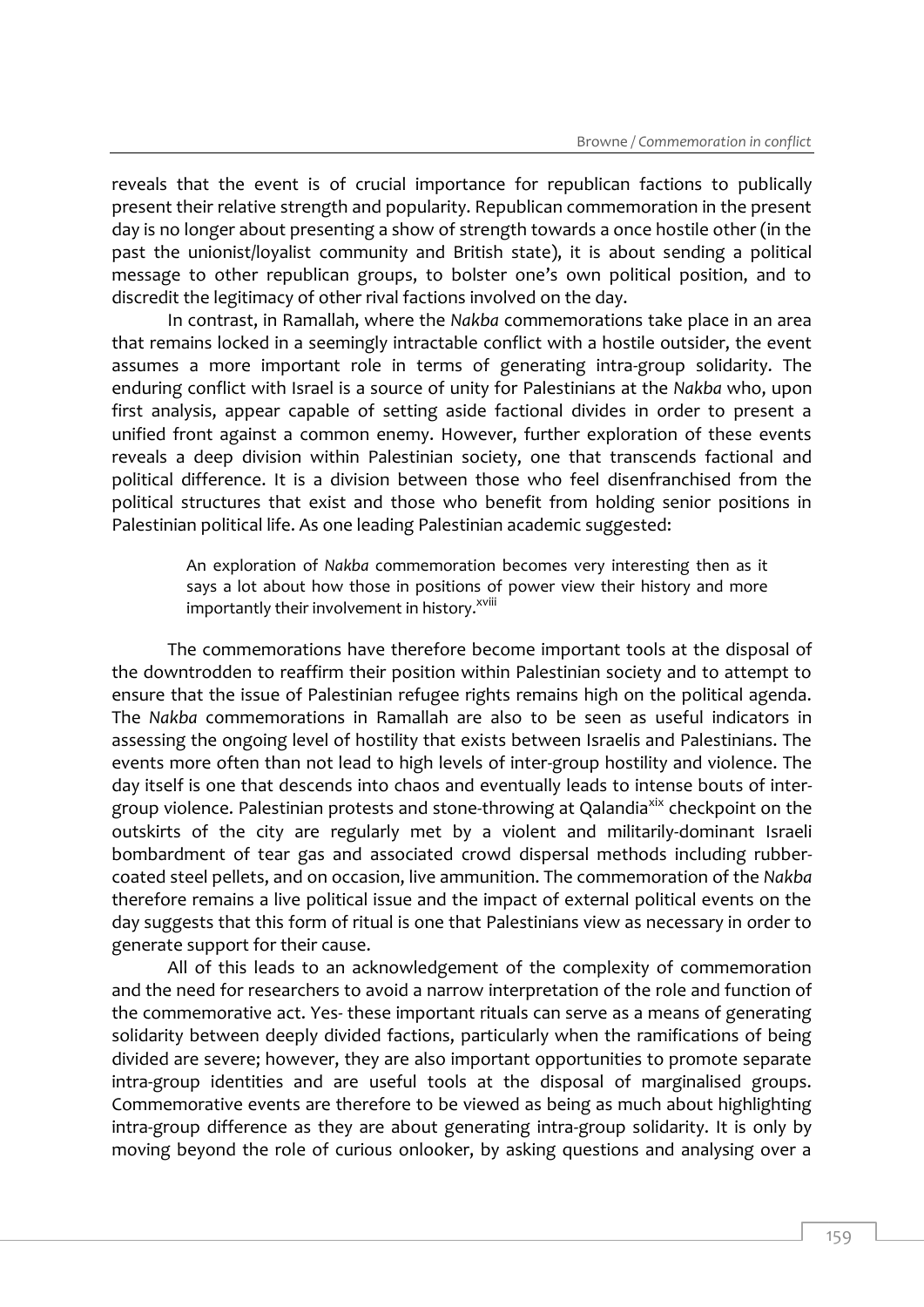prolonged period of time, that researchers are able to gain a more nuanced understanding of the role of ritual and commemoration in the ongoing construction of collective identity and solidarity in societies, particularly those in conflict or emerging from it.

"Also known as, 'the troubles' a term most commonly used to refer to the modern period of violence in Northern Ireland; starting in the late 1960's and generally considered to have ended with the signing of the Good Friday/Belfast Agreement in 1998.

<sup>iv</sup> Given the recent proliferation of rival republican factions emerging, including (but not limited to) RAAD (Republican Action Against Drugs), and 32CSM (32 County Solidarity Movement) it would not be surprising to see the subsequent organisation of additional commemorative events in West Belfast at Easter. In recent times 32CSM have held a commemorative event in Derry to remember the 1916 Easter Rising.

 $^{\text{v}}$  Interview, senior member of the Official Republican Movement Commemoration Committee vi 'Warriors of Ireland', established as a youth movement for young Irish republicans. They are identifiable in a 'colour party' by an orange sunset set against a blue banner.

<sup>vii</sup> Interview, senior member of the Irish Republican Socialist Party (IRSP), 20/1/2011

viii Interview with Palestinian activist, and former member of BADIL Resource Centre for Refugee and Residency Rights, 7/03/2011

ix *Ibid*

x Interview with member of BADIL Resource Centre for Refugee and Residency Rights, 8/3/2011 <sup>xi</sup> The need to ensure continued political support for the right of return for refugees was particularly evident in 2011 with the revelations published in the *Guardian* newspaper. Known as the 'Palestine Papers' the secret documents leaked to *Al Jazeera* revealed willingness on behalf of the Palestinian negotiators during talks held with their Israeli counterparts, to sacrifice the core issue of the right of return, in favour of Palestinian statehood. Moreover, the papers revealed that a token gesture of 10,000 refugees returning was mooted as a possibility of satisfying the Palestinian public demand. The revelations appeared to suggest that the core issue of Palestinian refugees is no longer high on the political agenda of the Palestinian political representatives.

<sup>xii</sup> Fatah holds power in the West Bank whereas the Islamist party, Hamas govern the Gaza Strip. Intragroup conflict has resulted in often bloody clashes between groups struggling to retain their hegemonic control over the region they seek to govern.

xiii Al Manara Square, Ramallah, the central point of Ramallah and often the designated space in the city for large gatherings. During the course of the 3 years spent observing the *Nakba* events, Manara Square played a central role in the commemorative activity.

<sup>xiv</sup> Interview with leading official in the Palestinian Liberation Organisation Department of Refugee Affairs, 26/05/2011

 $\overline{a}$ i An earlier version of this paper was presented at the British Academy sponsored, Council for British Research in the Levant, Kenyon Institute, East Jerusalem (14th May 2013). I am grateful to Dr Mandy Turner for the opportunity to present this paper as part of the Kenyon Institute's seminar series and for the useful discussion that followed afterwards.

<sup>&</sup>lt;sup>ii</sup> The Orange Order is a solely Protestant organisation founded in 1796 deriving its heritage from the Dutch born King William, famous for his victory over King James I at the Battle of the Boyne in 1690. The institution is closely aligned to Ulster Unionism and sees itself as a legitimate organisation defending the civil and religious liberties of Ulster Protestants. The group regularly makes use of parading rituals to make their presence felt in the public forum. The group is considered by many to be highly controversial for its role in organising Orange parades through predominantly Irish Nationalist areas in contested areas across the North of Ireland. In terms of the parades as a ritualised performance, Bryan (2000) has suggested that the rituals expose the internal conflicts and deep seeded divisions within Unionism, however, the Orange parades appear more homogenous than the commemorative activities of their Irish republican counterparts as the analysis of the 1916 Easter Rising commemorations in Belfast presented in this paper demonstrates.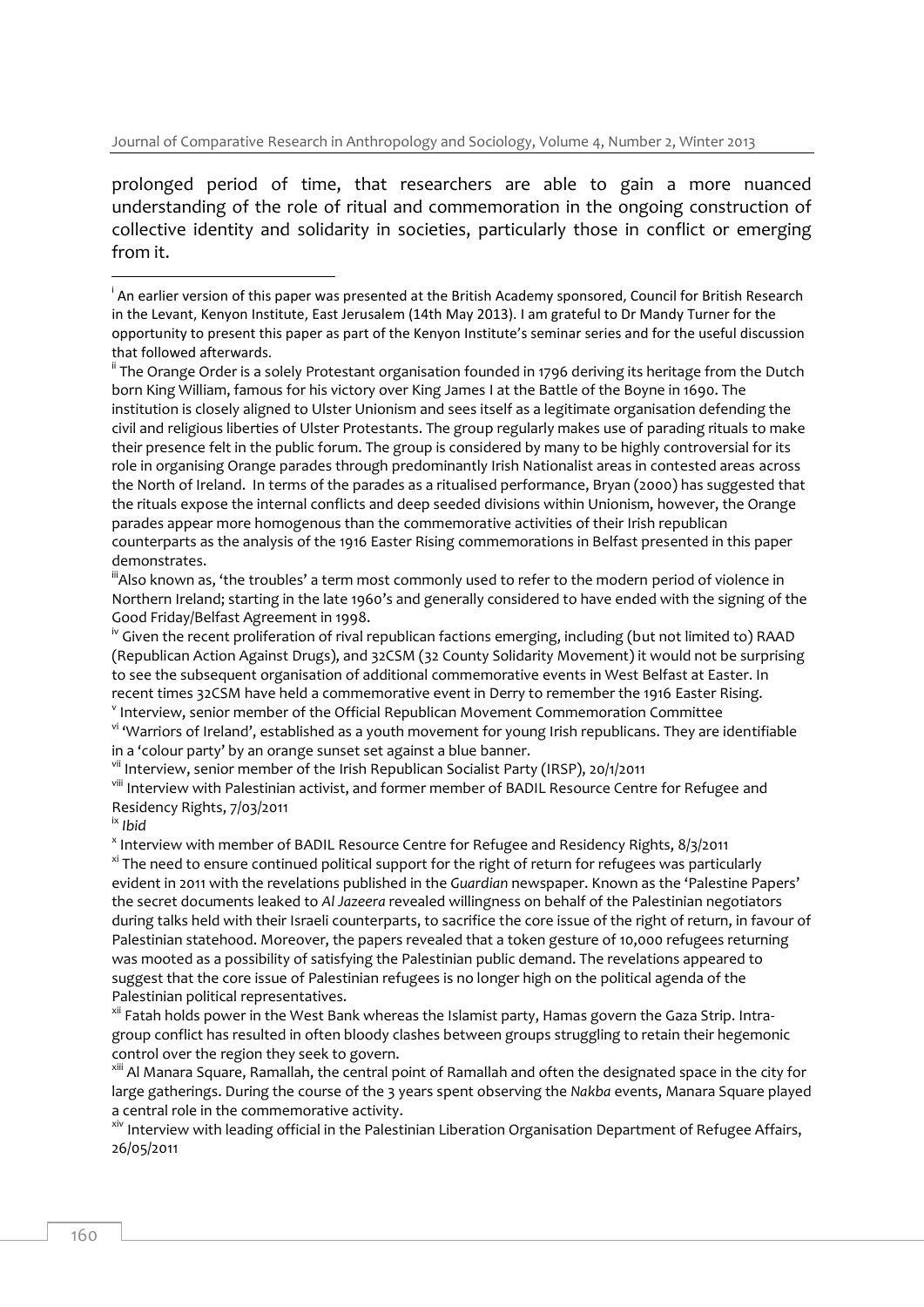- $\mathrm{^{xx}}$  Interview with Palestinian activist, and former member of BADIL Resource Centre for Refugee and Residency Rights, 7/03/2011

xvi Including primarily Loyalist paramilitary organisations, and British state forces.

xvii Interview with senior member of the Irish Republican Socialist Party (IRSP), 20/1/2011

xviii Interview with Palestinian independent researcher and academic, 23/2/2011

<sup>xix</sup> Qalandia (also spelt Kalandia, Qalandiya), situated on the outskirts of Ramallah, is the central crossing point for Palestinians hoping to travel to Jerusalem (travel that is permissible only with approved Israeli documentation). It is usually the focal point of sporadic acts of violence, particularly amidst ongoing Israeli-Palestinian tensions or at designated commemorative events throughout the year.

#### R E F E R E N C E S

Bell, C. (1992). *Ritual Theory, Ritual Practice*, Oxford University Press.

Bryan, D. (2000). *Orange Parades: The Politics of Ritual, Tradition and Control*, Pluto Press. Connerton, P. (1989). *How Societies Remember*, Cambridge: Cambridge University Press.

- Conway, B. (2008). '1916 in 2006', In: *'Belongings: Shaping Identity in Modern Ireland.' Irish Sociological Chronicles*, 6, Institute of Public Administration Dublin, pp. 139- 152.
- Daly, M. E. and O'Callaghan, M. (eds) (2007). *1916 in 1966: Commemorating the Easter Rising*, Royal Irish Academy.

Della Porta, D. (2002). 'Comparative politics and social movements', in Klandermans, B. and Staggenborg, S. (eds) *Methods of Social Movement Research*, University of Minnesota Press.

- Durkheim, E. (1912). *The Elementary Forms of Religious Life*, The Free Press, translation by Fields, K. E.
- Durkheim, E. (1938). *The Rules of Sociological Methods*, University of Chicago Press, translation by Solovay, S. A. and Mueller, J. H.
- Etzioni, A. (2000). 'Toward a theory of public ritual', *Sociological Theory*, 18(1), pp. 40- 59.
- Fitzpatrick, D. (2001). 'Commemoration in the Irish Free State: a chronicle of embarrassment', in McBride, I. *History and Memory in Modern Ireland*, Cambridge: Cambridge University Press.
- Frampton, M. (2011). 'Don't mention the war! Debating Notion of a Stalemate in Northern Ireland', *The Journal of Imperial and Commonwealth History*, 40(2), pp. 287- 301.

Geertz, C. (1973). *The Interpretation of Cultures*, Basic Books, New York.

Githens-Mazer, J. (2006). *Myths and Memories of the Easter Rising: Cultural and Political Nationalism in Ireland*, Irish Academic Press.

Graff-McRae, R. (2010). *Remembering and Forgetting 1916*, Irish Academic Press.

- Hantrais, L. and Mangen, S. (1995). *Cross-National Research Methods in the Social Sciences*, London/New York: Pinter.
- Jaradat, I. (2008). '60 Years of Dignity and Justice Denied: How the unresolved Palestinian refugee question stands for the failure of the international human rights and humanitarian regime', *Al Majdal, Special Nakba* 60 Issue, 36/37, pp. 5- 21.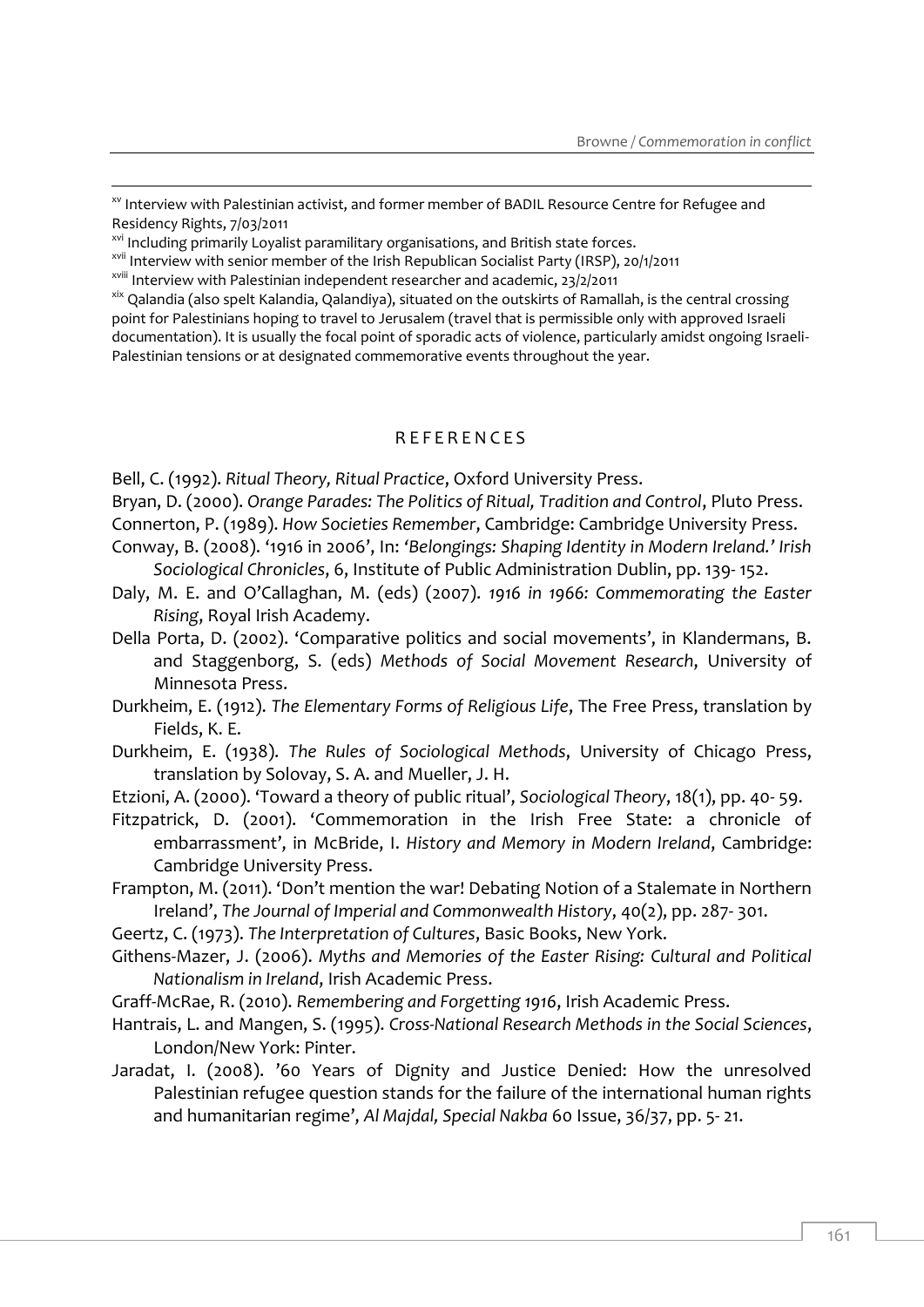Journal of Comparative Research in Anthropology and Sociology, Volume 4, Number 2, Winter 2013

- Jarman, N. (1997). *Material Conflicts: Parades and Visual Displays in Northern Ireland*, Oxford: Berg.
- Jarman, N. (1999). 'Commemorating 1916, Celebrating difference: parading and painting in Belfast', in Forty, A. and
- Kuschler, S. (eds), *The art of forgetting*, Berg,
- Kertzer, D. (1988). *Ritual, Politics and Power*, Yale University Press.
- Khalili, L. (2007). *Heroes and Martyrs of Palestine: The Politics of National Commemoration*, Cambridge University Press.
- Khalili, L. (2008). 'Commemorating Battles and Massacres in the Palestinian Refugee Camps of Lebanon', *American Behavioral Scientist*, 51, pp. 1562- 1574.
- Lloyd, G.E.R. (1996). *Adversaries and authorities: investigations into ancient Greek and Chinese science*, Cambridge
- Lukes, S. (1975). 'Political Ritual and Social Integration', *Sociology*, 9(2), pp. 289- 308.
- McBride, I. (2001). *History and Memory in Modern Ireland*, Cambridge University Press.
- McDowell, S (2007). 'Remembering: Victims, Survivors and Commemorations: Introduction to commemoration in Northern Ireland', *Conflict Archive on the Internet*.
- Øyen E. (1990). *Comparative methodology: Theory and practice in international social research*, London: Sage.
- Pfaff, S. and Yang, G. (2001). 'Double-edged rituals and the symbolic resources of collective action: Political commemorations and the mobilization of protest in 1989', *Theory and Society*, 30(4), pp. 539- 589.
- Przeworski, A. and Teune, H. (1970). *Logic of Comparative Social Inquiry: Comparative Studies in Behavioral Science*, Wiley.
- Ross, M. H. (2007). *Cultural Contestation in Ethnic Conflict*, Cambridge: Cambridge University Press.
- Ross, M. H. (2009). *Culture and Belonging in Divided Societies*, Penn University Press.
- Ross, M. H. and Josyln, R. (1988). 'Election night news coverage as political ritual', *Polity*, 21(2), pp. 301- 319.
- Sa'di, A. H. (2002). 'Catastrophe, memory and identity: Al Nakba as a component of Palestinian identity', *Israeli Studies*, 7(2), pp. 175- 198.
- Sa'di, A. H. and Abu-Lughod, L. (2007). *Nakba: Palestine, 1948, and the Claims of Memory*, New York: Columbia University Press.
- Sanbar, E. (2001). 'Out of Place, Out of Time', *Mediterranean Historical Review*, 16(1), pp. 87- 94.
- Schwartz, B. (1982). 'The Social Context of Commemoration: A Study in Collective Memory', *Social Forces*, 61(2), pp. 374- 402.
- Schwartz, B. (1999). 'Commemoration and the politics of recognition: the Korean War veterans memorial', *American Behavioural Scientist*, 42(6), pp. 946- 967.
- Schwartz, B., Zerubavel, Y., Barnett, B., and Steiner, G. (1986). 'The recovery of Masada: A study in collective memory', *The Sociological Quarterly*, 27(2), pp. 147- 164.
- Shirlow, P., & Murtagh, B. (2010). *Belfast: Segregation, violence and the city*. Pluto